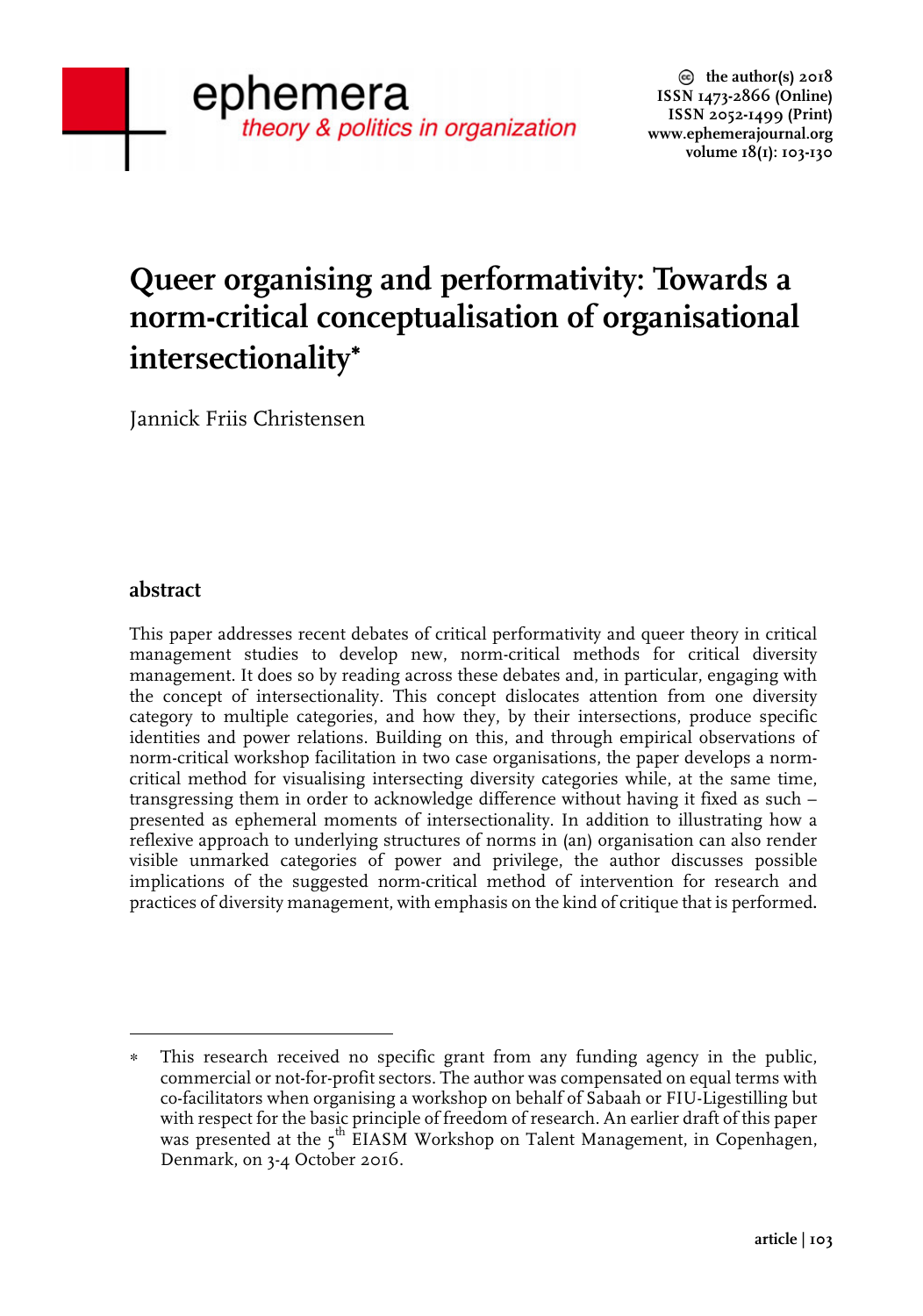## **Introduction**

This paper addresses seemingly deadlocked discussions in critical management studies (CMS) about organisational intersectionality. On the one hand, the mainstream functionalist approach to diversity in organisation and management studies (OMS) is criticised for being performative. Its critical counterpart is, on the other hand, criticised for its non-performative intent, that is to say, for taking a diametrical opposition to performative managerialism (Parker and Parker, 2017). In other words, CMS criticises the use of diversity, including a lack of analytical sensitivity towards intersectional issues in OMS, but is itself criticised for not mobilising in practice the insights that the criticism brings about. I will in this introductory section provide a brief summary of this academic debate and, in line with other critical diversity scholars, problematise the absence of employee diversity in organisations while simultaneously outlining crucial shortcomings to the ways diversity as difference is traditionally conceptualised in the OMS literature in essentialist terms. The essentialist approach remains blind to how power, history and culture form particular gendered, raced, classed and sexed perceptions of workers (Ahonen et al., 2014). These structured discourses place certain expectations on individual behaviour based on what is normalised and becomes the norm for a given socially constructed category (Ashcraft, 2013).

It is well established in OMS that diversity, if managed properly, can lead to improved organisational performance (e.g. Williams and Mavin, 2014; Qin et al., 2014). Companies are, following this modernist rationale, thought to be able to improve their economic bottom lines by actively valuing socio-demographic differences among their employees (e.g. Lorbiecki and Jack, 2000; Cox and Blake, 1991). Consequently, diversity management is turned into a strategic approach to human resource management (HRM), as organising diversity becomes a means to successfully attaining corporate goals (Lorbiecki and Jack, 2000).

It is, however, also a well-known fact within CMS that such a functionalist business case approach to diversity tends to hide power relations by 'naturalising diversity as a group's universal fixed essence' (Zanoni and Janssens, 2003: 57), based on the assumption that the ascribed socio-demographic characteristics are constitutive for these essences. It is, as a result, 'assume[d] that diversity is a universal and objective fact that can be described, measured, and used' (*ibid.*), meaning diversity is conceived of as reality in contemporary organisations rather than as a social construct reflecting existing power relations. Thus, the extant critical diversity literature calls out a built-in sameness-difference dilemma, since employee diversity is either assimilated or marginalised (Ghorashi and Sabelis, 2013; Shore et al., 2011). In both cases, diversity remains invisible and an idle force of exclusioninclusion mechanisms in organisational settings.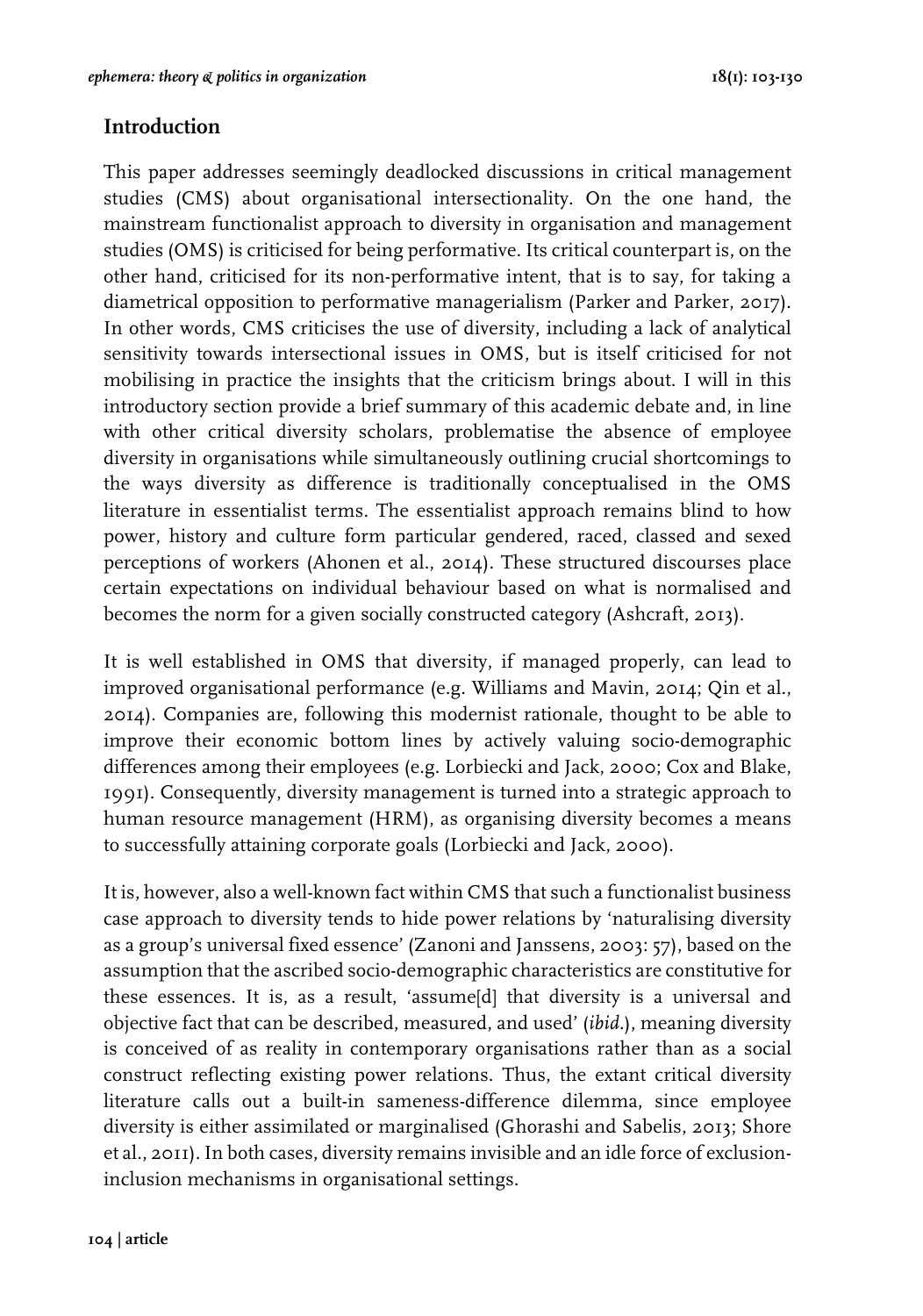From a critical and post-structural, rather than a universal and objective, perspective, diversity becomes a social construction (Holck et al., 2016). The way people are perceived as either same or different therefore depends on local subjective and relational perceptions (Ghorashi and Sabelis, 2013). Lorbiecki and Jack (2000) demonstrate how the structures and discourses change across time and place, while Zanoni and Janssens (2007) make it clear that organisational interest in diversity is an identity-regulating factor that implies power dynamics at all times and in any context, albeit in ever-changing ways (Schwabenland and Tomlinson, 2015). The meaning of 'critical' in critical diversity studies has in this way come to denote exposure of and reflection upon established ideas and modes of organising with an emancipatory potential that is, generally speaking, yet to be realised.

Performative diversity management, defined as forms of knowledge production exclusively serving economic efficiency (Cabantous et al., 2016), is, in other words, found to be prone to marginalise employees by reinforcing stereotypes and prejudices that provoke and widen gaps between people. As attention is paid – literally speaking – to the business imperative, the broader picture is neglected; aspects of social justification, such as issues of identity and power, are disguised. The point is that the practice of managing diversity becomes performative in actively producing socio-demographic differences in the workforce, and that these differences are not necessarily relevant a priori the process of organising diversity, but are rather products of the power-laden operations of the focal organisation (Janssens and Zanoni, 2005). Yet, if mainstream – that is to say, instrumental – diversity management is performative, there is reason to believe that a critical approach to organising diversity can become (critically) performative too.

## *Queering intersectionality: A norm-critical way forward?*

Intersectionality, in this regard, seems to fall short as a heuristic framework for intervention, since intersectionality always-already relies on working with the very same categories that a critically performative approach has as its foreground to queer in the rejection of 'normal', resisting any one definition of diversity, insisting on multiplicity instead (Pullen et al., 2016a). Queering, as Parker (2002: 148; see also 2016) puts it, is 'an attitude of unceasing disruptiveness', which is at the heart of critical deconstruction of demographic categories and knowledge, thereby breaking with the repetition of the 'normalised' (Muhr et al., 2016; Muhr and Sullivan, 2013). The crucial argument for queering such categories is that they 'obscure differential experiences and re-affirm existing inequalities' (King, 2016: 9). As recently noted by Ashcraft and Muhr (2017), these categories often depend on constructed dualisms, e.g. the gender binary of women/men where both appear to be mutually exclusive, since the binary understanding of diversity asserts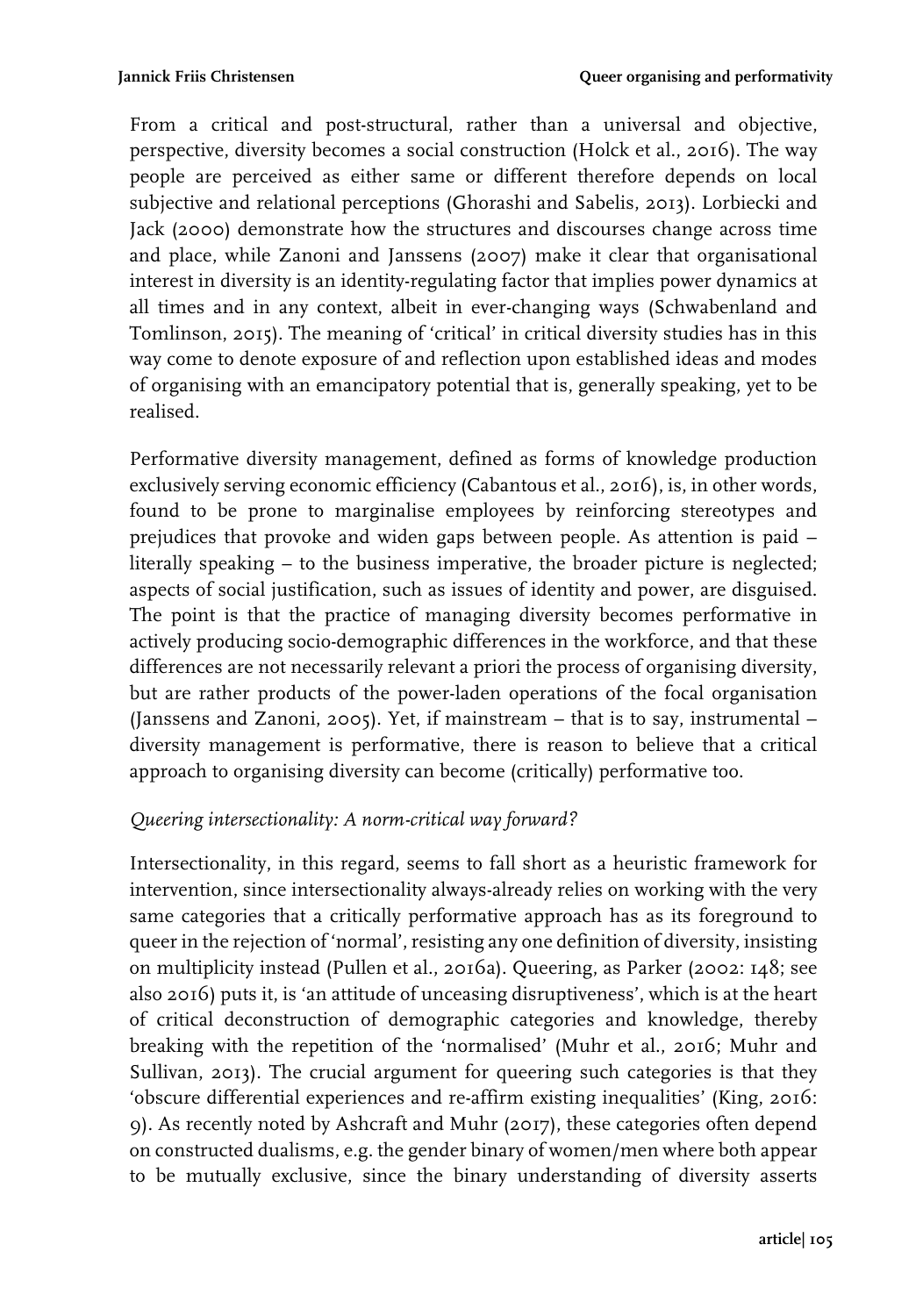oppositional poles of privilege and disadvantage, respectively, where, citing Dougherty and Hode (2016: 1731), 'the privileged poles of binaries sets tend to be linked to other privileged poles' and vice versa. Moreover, such dichotomous understandings of diversity foreclose intersectional experiences.

If we as scholars are to engage with intersectional realities in organisations, and if such an engagement is to have any critically performative outcome, the question is how to work with categorisations while simultaneously overriding them, that is to say, how to 'visiblise' (e.g. Widerberg, 2000) multiple and intersecting social identities without simultaneously reducing them as such. In a concluding remark, Holck and Muhr (2017: 10) recently suggested a norm-critical way forward, with which they wish to nurture 'critical awareness of the latent danger of fixing differences to the detriment of the skills and experiences a diverse group of employees brings to the organisations, while keeping in mind the value of recognizing differences'. The question then is how to work in such a norm-critical manner. If we buy into the critical argument for transgressing the categories, then we have to understand how the categories come into the picture in the first place. That is, we must move beyond objectifying categories and, in their place, explicate the social relations – the norms – that rule people's knowing and doing in organisational settings (Campbell, 2016).

The purpose of this paper is to examine what it would entail to approach organisational intersectionality norm critically by including the power of normalisation, i.e. by continuously challenging the explicit and implicit norms that underlie organisational practices and that structure social relations, standards and expectations (Ghorashi and Ponzoni, 2014). The argument put forward in this paper, in a nutshell, is that intersectionality is an important leap forward, from paying attention to one category at a time, to attending to several categories and their interrelated flows of power at once, but that the next step – moving from investigation to intervention as well as from a performative/non-performative dichotomy to critical performativity – is to reject categorisation (or at least keep it in suspense) by means of continuous critical reflection on underlying norms of organisational intersectionality. I by no means intend to replace intersectionality studies with norm critique. Rather, I want to suggest that norm critique is a method with which one can analyse the effects of what I in the analysis suggest to be ephemeral moments of intersectionality while intervening in existing organisational practices and managerial discourses of diversity.

The research aim of this paper is to conceptualise norm critique based on a combined reading of queer theory and critical performativity, and subsequently to illustrate empirically how to advance norm-critical methods for intervention following such critically performative queer theory. In merging queer theory with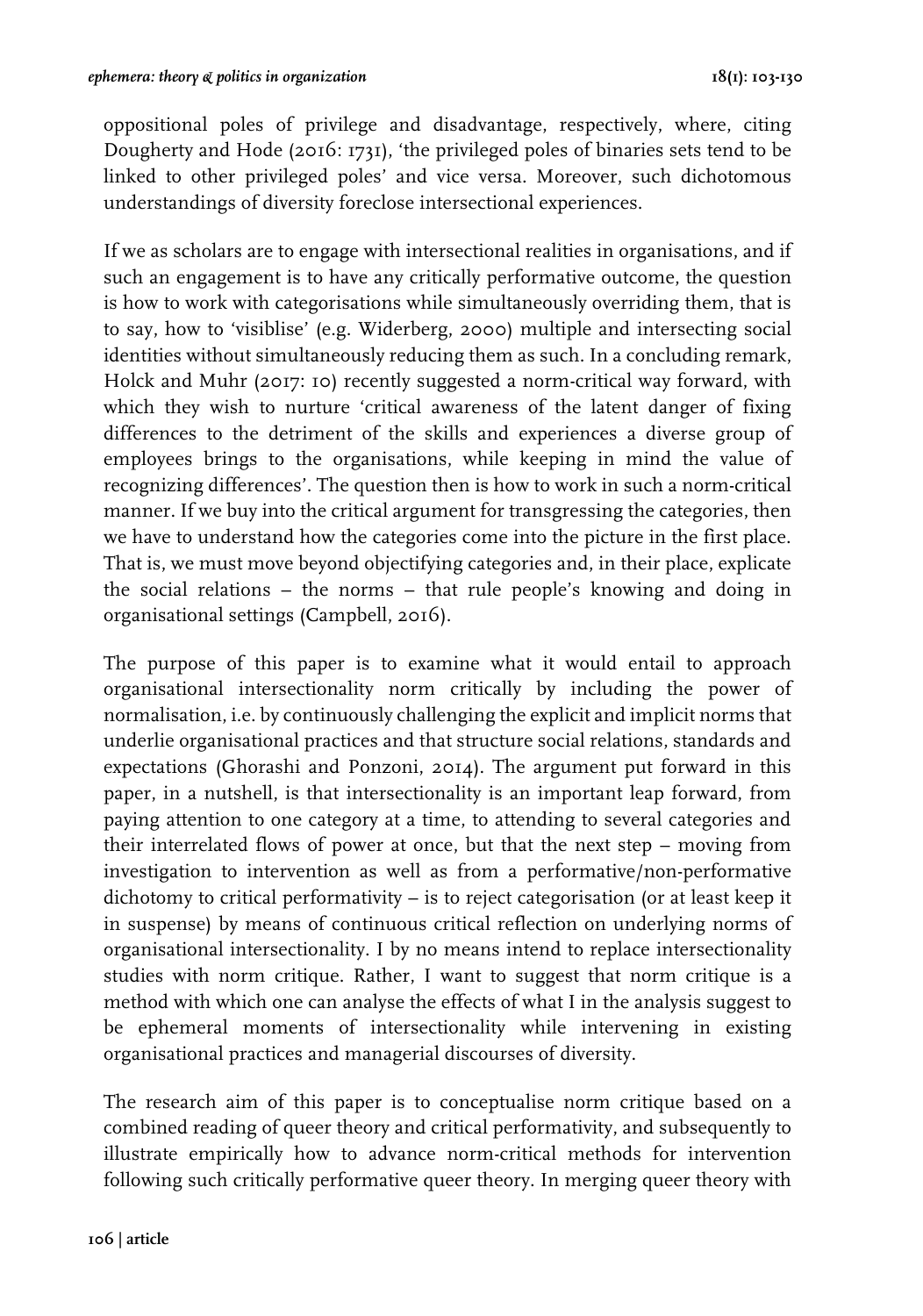critical performativity, arriving at a queer performativity that is open to organisational realities of intersectionality, I move on to clarify what constitutes a critical norm, after which I elaborate on the kind of critique that is performed. Norm critique, as presented in this paper, takes inspiration from organisations whose members experience the discrimination and repression associated with the intersections of multiple identities. This could be considered an 'intersectional' research approach to the extent that the study is conducted with the influence of the people it is about (see e.g. IGLYO, 2014). I will for that reason reflect upon the empirical context and background of this study in connection with the analytical illustrations. In addition to illustrating how a reflexive approach to underlying structures of norms in organisations can render unmarked categories as well as intersecting diversity categories visible while, at the same time, transgressing them in order to acknowledge difference without it being fixed as such, I discuss possible implications of the suggested norm-critical method for research and practices of diversity management.

# **Queer performativity as ephemeral intersectionality**

This section positions norm critique as the interplay of queer theory and critical performativity – queer performativity in short. I subscribe to the work of Pullen et al. (2016b) in arguing that queer is a form of immanent critique, as queering entails a rejection of categorical thinking – hence the potential for critical performativity and for exploring emerging, ephemeral moments of intersectionality.

Practitioners and researchers alike have to various extents relied on putting workers into neat and tidy demographic groups for convenience samples, which is probably why Nkomo and Hoobler (2014) describe the diversity literature as being almost deaf to the reality of intersectionality. Attending to one category at a time is, from an intersectional perspective, insufficient if we want to understand multiple intersecting processes of identification, meaning that simply listing the accumulated effects of each category is not an option either. Queering is, in that regard, not a question of 'neutralising' the binaries that currently inform subjectivity intersectionally, e.g. the gender binary man/woman, by introducing an alleged 'third' position, which is one form of multiplicity as laid out in extant literature (e.g. Linstead and Pullen, 2006). Nor is it an attempt at replacing 'old' categories with new ones. This would arguably be a form of multiplicity as sameness in the sense that subjectivity is still limited to binary conceptions, e.g. masculinities and femininities, albeit acknowledging a plural understanding as opposed to masculinity and femininity in the singular form. The queer pose is as such one that withstands the closure inherent in the binary logic of being either/or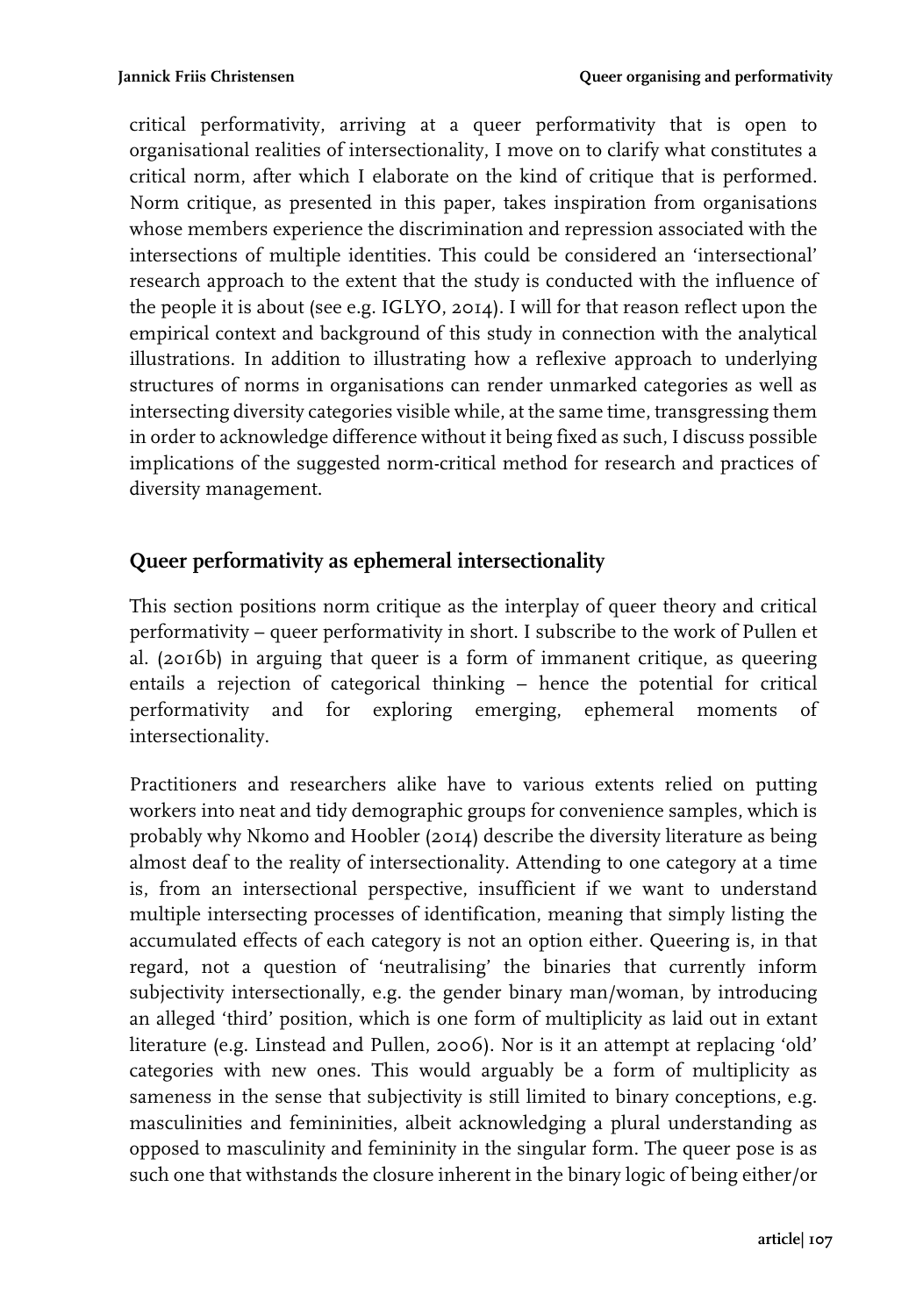(it would, in rejecting categorisation, rather be neither/nor), because queering, ontologically speaking, suggests being as both/and, i.e. endless becomings of differences (Ashcraft and Muhr, 2017).

Accordingly, this paper is not discussing a queer position in the definitive form, or in any absolute sense, or as something one is because queer is never one (Just et al., 2017; Pullen et al., 2016a). On the contrary, it is the active, dynamic (as in non-static) form of queer*ing* that is the point of departure, meaning queer is not something one is (constative); it is something one *does* (performative) and then becomes, although such queerness is, for the same reason, difficult to uphold. That would, in principle, be an endless practice of queering, and hence of becoming, as the queerness would otherwise become identical with itself and thus, strictly speaking, cease to be queer.

Queering or queerness puts into practice Butler's assertion that discursive categories, including gender and sexuality, are performative in constituting what they name (King, 2016):

[Gender] is thus not the product of choice, but the forcible citation of a *norm*, one whose complex historicity is indissociable from relations of discipline, regulation, punishment. Indeed, there is not 'one' who takes on a gender norm. On the contrary, this citation of the gender norm is necessary in order to qualify as a 'one', to become viable as a 'one', where subject-formation is dependent on the prior operation of legitimating gender norms. (Butler, 2011/1993: 266, emphasis added)

Individuals must, to put it differently, repeat and thereby produce norms to be recognised as individuals, or as professionals, at a workplace. There is, however, more to the quote, namely that norms do not exist outside their repetitions (Just et al., 2017), meaning norms depend just as much on the repetition as individuals do if the norms are to obtain a persisting false naturalness. Governing social norms are, from this point of view, something we install collectively as enough of  $us - a$ majority – perpetuate them through continuous repetitions. This also implies that there is a critical performative potential for action, for change, if the norms are repeated with alterity. Subversion of the norm is by no means guaranteed, as repetitions with a difference might as well fail in denaturalising norms (Allen, 1998) – a case of failed performativity (Fleming and Banerjee, 2015). But queering, as practised by the organisations presented in this paper, is not necessarily a question of introducing new normativities. Rather, queering is about being open to the intersectional experiences of others.

As Parker and Parker (2017) point out, critical performativity – as spearheaded by Spicer et al. (2016; 2009) – rests on a Butlerian reading of discourse conditioning performativity. Discourse captures vital aspects of dominant organisational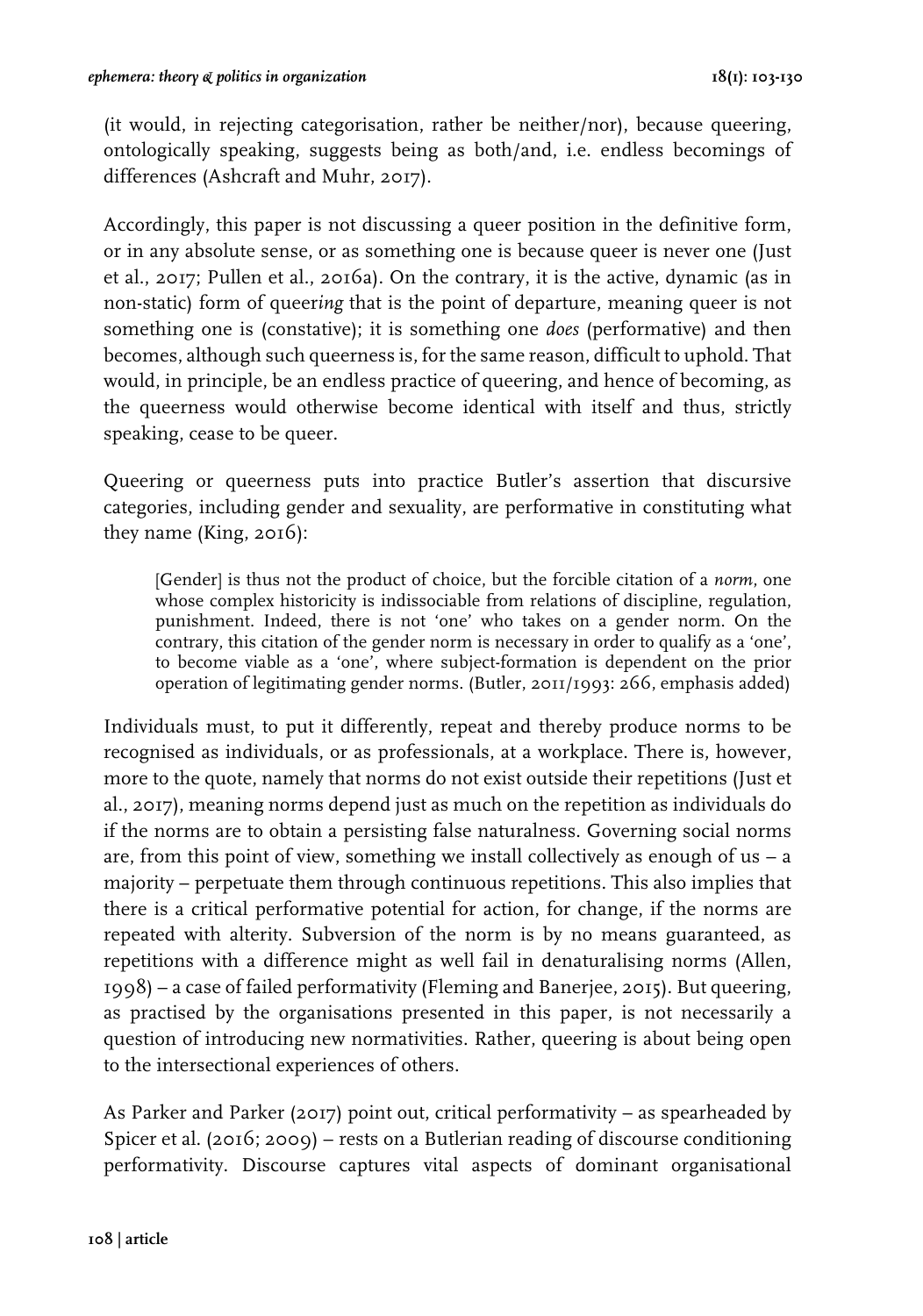activity, is useful for empirical analysis and is, for those two reasons, apt for a critical performative view on organisations (Alvesson and Kärreman, 2011), not to mention the act of organising diversity. Trittin and Schoenborn (2015), for instance, show how a discursive perspective on diversity may help to shift focus away from the individual-bound demographic criteria applied in the seemingly contradictive performative/non-performative traditions of diversity management. Instead, the authors theorise how diversity can be understood as a form of discursive representation where different voices become visible and present in organisations. However, as the authors also mention, whether different voices get to contribute to the discursive diversity of organisations depends on the degree to which these voices can also voice difference *structurally* in organisational settings.

Viewing diversity as discourse furthermore helps to explain why some diversity objectives are not met when diversity communication is kept from being performative, critically, due to the constative nature of much diversity reporting (for an example of this, see Christensen and Muhr, 2017). In such cases there tends to be incongruence between talk and action. However, this suggests a static relationship that only pays lip service to temporality. Diversity initiatives could, as is the case with CSR initiatives in Christensen et al. (2013), be seen as 'aspirational talk', i.e. a communicated desired place to be, meaning discrepancies between talk and action are inevitable – and perhaps even desirable. Such aspirational talk would, potentially, allow for new organisational subjectivities to emerge by means of 'talking into existence' (Wickert and Schaefer, 2014) new spaces for different realities that make available new subject positions to speak from. As Cabantous et al. (2016: 197) point out, the constitution of subjects 'is an inherently material and discursive construct, and happens through the political engineering of sociomaterial agencements', and it is this insight that takes us back to the Butlerian understanding of discourse as the very condition of performativity.

Alvesson and Kärreman (2011; see also 2000) problematise a sole focus on discursive practice that leaves the non-discursive unattended to, which is why this paper takes a particular interest in the governing social norms that discourse – presumably – is anchored in. If performativity is conditioned by discourse, subjects are, by inference, constituted by discourse, although not necessarily discursively determined. This is the assertion of critical performativity (Nentwich et al., 2015). If 'identity is performatively constituted by the very "expressions" that are said to be its results' (Butler, 1990: 34), the logical conclusion is that being – in any emancipatory sense of the word – entails doing differently, i.e. allowing for variation to enter the repetition. In order to be critical and avoid 'failed performativities' (Fleming and Banerjee, 2015), critical performativity has to include the studied organisation in its 'entirety', as it not only constitutes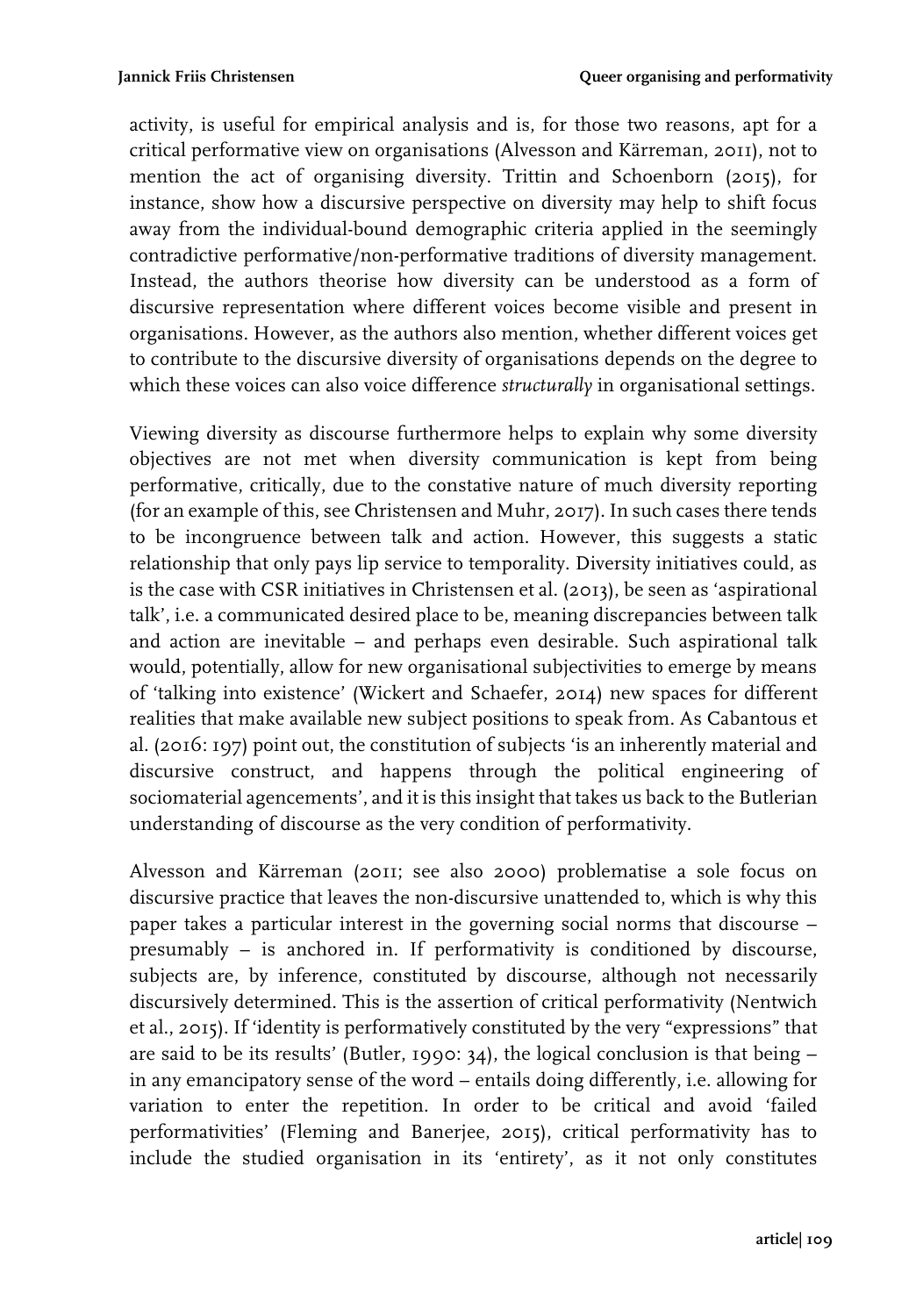organisational subjects; it is also itself performatively constituted (Cabantous et al., 2016). Thus, in taking forward critical performativity:

[W]e cannot assume that managers (or employees, shareholders, etc.) are unitary subjects who can change themselves. Rather, they are complex subjects moving between subject positions where identity and agency is performatively constituted within and through different circulating discourses […] Thus, a political theory of performativity needs to understand and then change the terms within and through which subjects constitute identities within organisational subject positions. That is, we should not focus only on change to spoken words, but to the identityconstituting, *norm*-infested discourses that precede subjects. (Cabantous et al., 2016: 205, emphasis added)

A critically performative methodology must, for that reason, 'undo' organisational performativity, which, as suggested by Riach et al. (2016), can be done through 'anti-narrative' research. This entails reflexive undoing of organisational subjectivities and the very normative conditions upon which these subjectivities depend. The raison d'être of the methodology is its applicability in revealing the processes and governmental norms by which workplace subjectivities are shaped – a process that also allows us to tap into the identity work that goes into presenting oneself as an intelligible organisational subject:

As such, a reflexive undoing must contrast with a more performative, organisational undoing in revealing lived experiences of being subject to the 'rules and *norms*' we are required to conform to 'if we are to exist' not simply in a physical sense, but as viable, social subjects, within and through organisational settings. (*ibid.*: 7, emphasis added)

Hence, this approach of norm-critical performativity allows for examination of the normative conditions of organisational recognition as well as the consequences of misrecognition (*ibid.*), and, in doing so, opens up a discursive space for change. Actionable knowledge, i.e. applied norm-critical research, entails what Fleming and Spicer (2003) describe as a shift in focus from qualities within employees to *externalities*. The object of inquiry is one's approach to diversity, not diversity itself. This has the potential to open doors to other practices of diversity with an emancipatory perspective otherwise shut down by the dominant direction of current diversity production emanating from the financial imperative (Omanović, 2013).

A practical example of 'externalising' the problem is found in Staunæs and Søndergaard (2008a: 4-5), where the authors explain in detail how they created a space for organisational reflexivity by articulating a new language, a new way of narrating the corporate reality, with new possibilities for action. For instance, instead of subscribing to a binary (common-sensical) understanding that reduces genders to 'women' and 'men', the researchers constructed a neologism of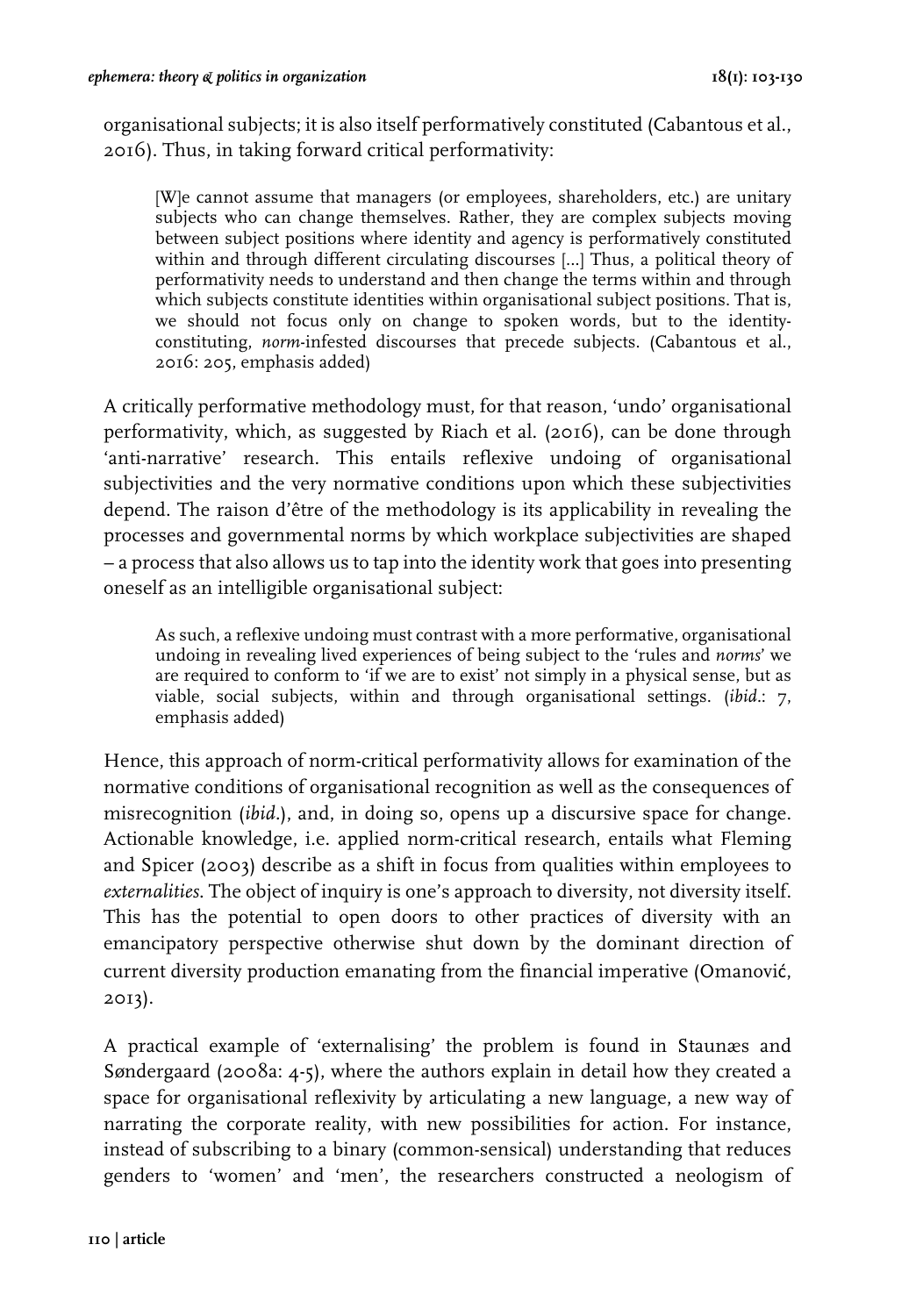'managers in female and male bodies', which allowed them to also discuss the intersectionalities of male bonding, masculinities and (referring to ethnicracialised hierarchies) cultural cloning. While Staunæs and Søndergaard are careful not to conclude that their research was indeed performative critically (they talk about *usefulness* from different epistemological positions), it arguably resulted in discursive openings from queering (*troubling* in their words) the binary distinction of women and men. The queer pose shed light on a company norm for management that displaced women and men alike who failed to perform masculinity correctly (that is to say in a manner congruous with their bodies) and as such deviated from the norm – in other words, how management as a discipline was gendered. Moreover, whiteness and social and professional background were found to be embedded in the masculinity norm. Queering, therefore, seems to be imperative if diversity work is to become 'useful' in the critically performative sense of the word and not simply confirm and reproduce existing underlying normative rationalities in organisations.

# **Norm critique and its critical potential for intersectional organisation studies**

In continuation of the above theorisation of norm critique, this paper will go one step further in also advancing norm-critical methods as they may manifest following such critically performative queer theory. Norm critique, I contend, is the form a critically performative queering may take in practice and as a method for intervention.

## *Defining organisational norms*

To comprehend this conceptual framework, we must first investigate what constitutes a critical norm and how it works. Norms can be (and are in the work of both case organisations) defined as unwritten – in some cases written – rules and expectations that become precepts for behaviour. Norms should therefore *not* be thought of as certain standards, e.g. espoused values and beliefs, as is commonly the case if, for instance, applying the cultural perspective of Schein (2004). The point is that norms are constituted performatively as they are continually repeated in, by and through organisation(s) and, consequently, become normalised. Social norms thereby establish a sort of business-as-usual as the 'normal' thing to do, including how to conduct yourself in given situations at work if you are to be recognised as a – using Butler's (2011/1993) terminology – 'viable one'. In that sense, you become a subject *of* organisation. This understanding of norms aligns better with what Schein (2004) defines as basic underlying assumptions, since the norms appear as the (only) 'natural' thing to do in a specific (work) context. This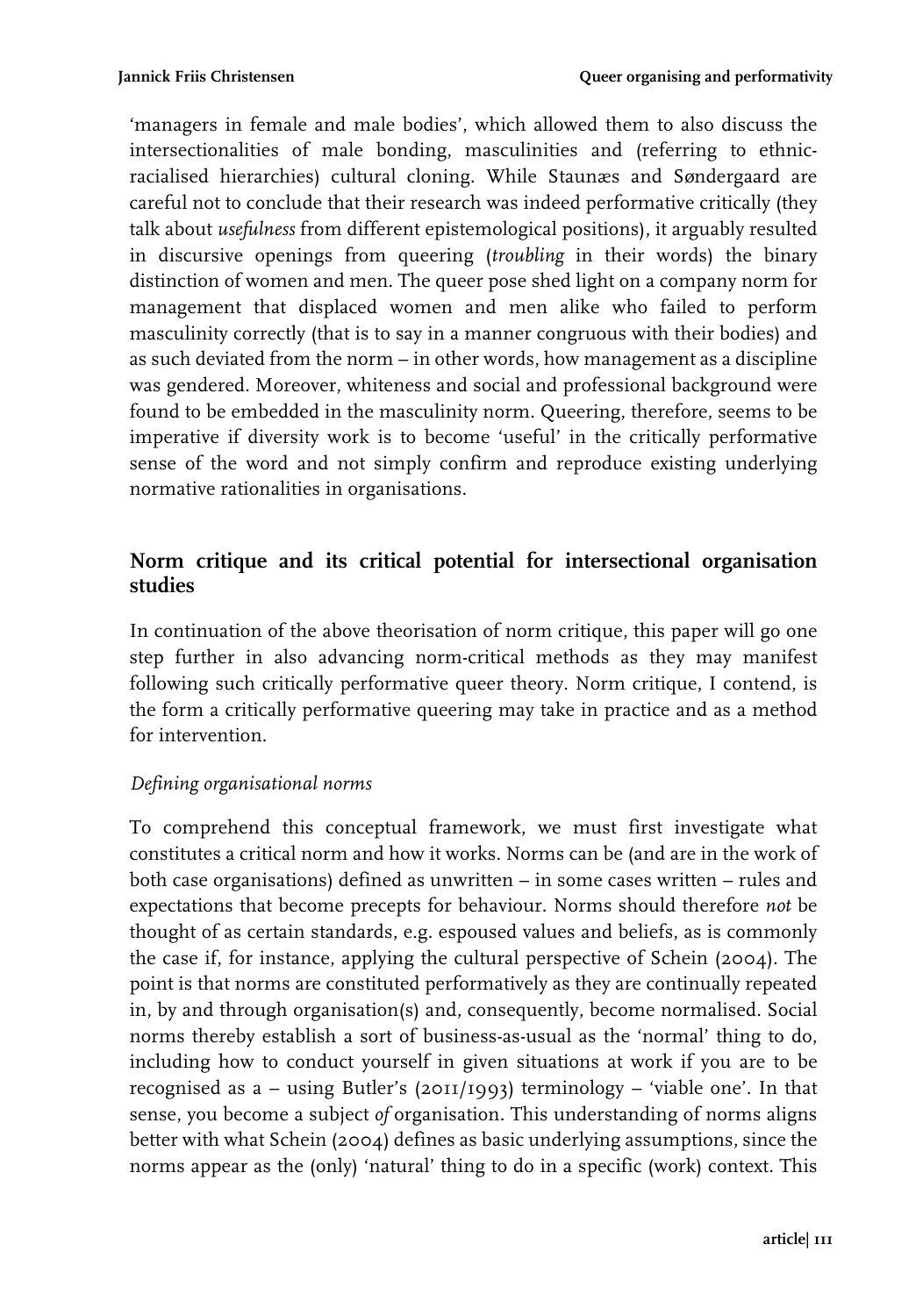is not the same as saying that norms cannot be expressed in espoused values and beliefs, merely that established ideas and norms work at a 'deeper' level. They come to function as self-evident ways of doing things in particular situations and have implications for identity construction (Alvesson and Willmott, 2002) when, for instance, feeding into the social categories to which individuals are ascribed. Consequently, norms are taken for granted, as they are naturalised over time and therefore become invisible to the naked eye – or at least difficult to spot – until someone breaks with the norm in failing to perform in accordance with the organisational expectations that a given norm gives birth to.

Take this sentence as a somewhat banal, yet illustrative, example. You probably noticed that it is written in a colour that makes the font stand out in comparison to the paragraphs above. Your exposure to the unusual choice of colour for the text probably made you aware of the fact that texts are normally printed in black, the point being that you weren't giving it much of a thought until just now. Presented with a text that deviates from the default colour code, however, made you painfully aware of the font colour norm, black, and you most likely have an opinion about whether it's right or wrong of me to use different colours in academic writing. Maybe it makes my work appear a little frivolous. Perhaps it's desirable for different reasons. Regardless, to avoid sanctions (in this case questions from perplexed reviewers, not meeting the standard requirements for publication, etc.), surely it'd be easier for me simply to adhere to the norm and it wouldn't be 'abnormal' to receive that recommendation, e.g. from a reviewer or the editor. This is precisely where and how norms derive 'their' power: from ideas of normality and processes of adherence to often tacit norms.

Referring back to Schein (2004: 12), norms can, in line with the example above, be understood as shared assumptions, in which case they derive power from the fact that they are taken for granted and get to operate outside awareness. They are as such non-questionable and affect organisational behaviour because an act based on any other premise than the norm is inconceivable due to the false naturalisation of the norm. From this point of view, norms not only affect organisational structures; they *are* structuring mechanisms of organisation. Norms are in that sense a form of culture control that normalises 'irrational' behaviour, the point being that what constitutes rational and irrational, respectively, is judged from a given norm(ative perspective). Certain values are deemed self-evident. It's like – paraphrasing Kunda (1992/2001: 353) – having a religion without knowing how you got it. As a religious or ideological belief is normalised, it gets to shape lived experiences of self, of one's identities, and, as a result, construct certain expectations to live up to (Fleming and Spicer, 2014). Norms, in other words, inform identity work (Alvesson and Willmott, 2002) based on the socially established truths about what is normal, meaning norms, from a managerial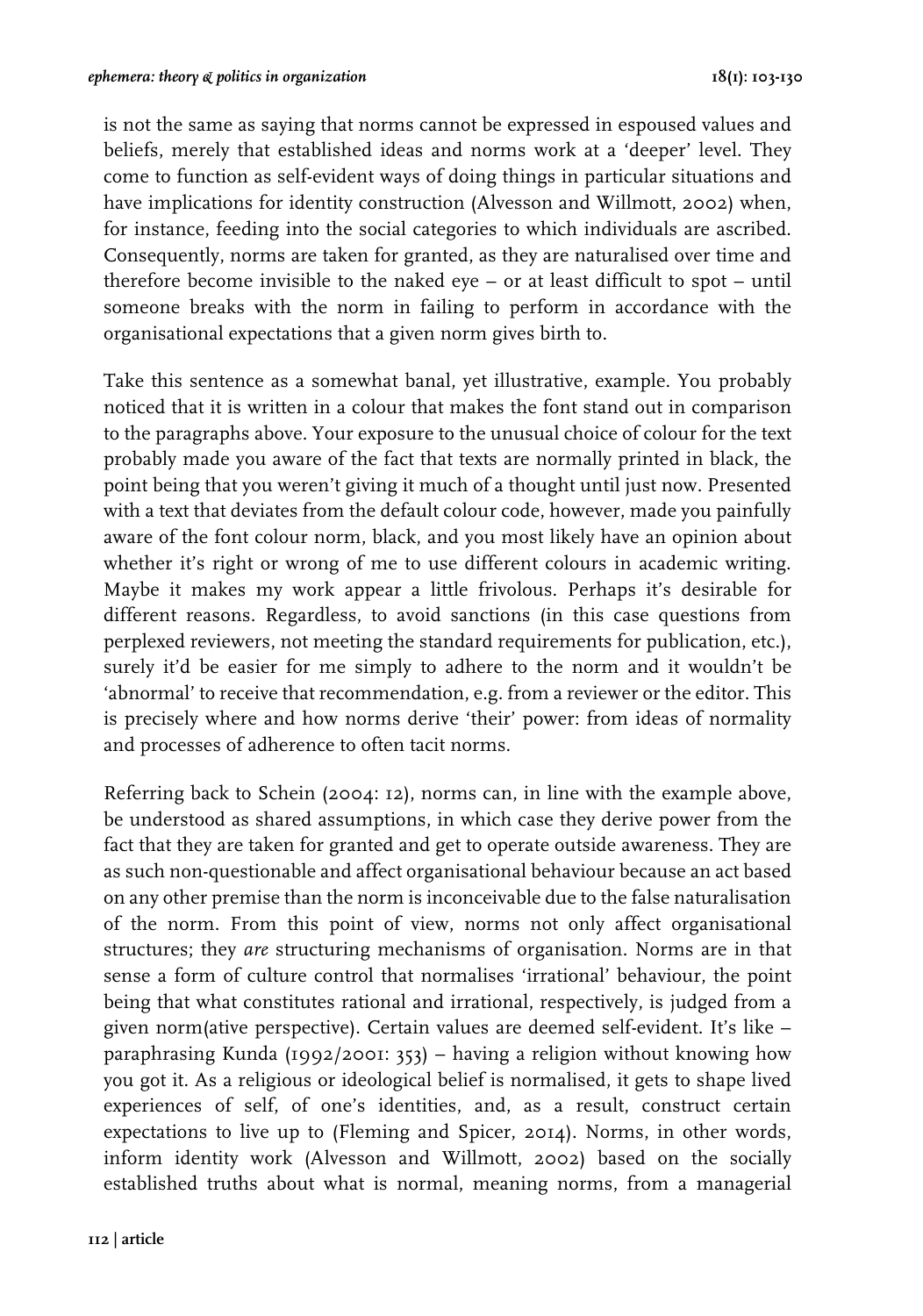perspective, have an identity regulatory potential. It is, however, a subtle form of power that, based on historical and cultural categories of difference and sameness, casts some (groups of) people into predefined roles that are noticed as being different, while others, the norm, may go under the radar as the (company) custom around which everyone else is deemed diverse.

Norm critique is an exposure of this kind of power in relation to a (poststructuralist) self that is contingent, fragmented and conditioned by context, e.g. one's perception of the expectations of significant others, with the organisation itself typically materialising as one such other (Muhr and Kirkegaard, 2013). The self and one's identity is therefore constantly negotiated relative to the surroundings, i.e. it is constructed by – repeating Cabantous et al. (2016) – norminfested discourses. Norm critique, as also recently noted by Henriksson (2017), is a development in queer resistance that seeks to challenge institutionalised norms and hence existing power relations too. It originates, broadly speaking, from queer theory and related pedagogical practices but has, for instance in Sweden, spread and developed into a mode of governance for some of the public institutions that play a role in producing the societal norms which norm critique seeks to dismantle. Norm critique is therefore not only queer but also potentially performative, critically, in its attempt at denaturalising and hence repoliticising dominant norms as a contingent and contested terrain by means of explicating the norms. In doing so, norm critique may render visible 'apolitical' discourses of, for instance, 'merit' and 'inclusion' (e.g. Christensen and Muhr, forthcoming 2018) and address complicated issues of how and why people are treated differently in relation to the intersectional interplay of norms around gender, sexuality, ethnicity, etc. The performed critique is as such about making life harder and more challenging, rather than easier and more agreeable (Raffnsøe, 2017).

#### *A critique beyond criticism*

New normativities are not the end goal per se – at least not for the organisations presented in this paper. Being critical is not an end in itself either. Norm critique, as practised by the case organisations, is, I propose, about revitalising diversity work. As an example of this, Janssens and Zanoni (2014) argue that 'classical' diversity management reduces ethnic minority employees to representatives of a stigmatised social group by focusing on individuals' cognitive biases towards (out- )group members. The alternative approach suggested by the authors, on the other hand, juggles with a new normal that broadens the views on dominant norms and identities to redefine a new standard all employees alike are measured against, which to some extent counteracts – at the structural level – some inequality issues. I do not wish to suggest that norm critique somehow suspends normative judgement, but rather that the critical attitude, the unceasing disruptiveness,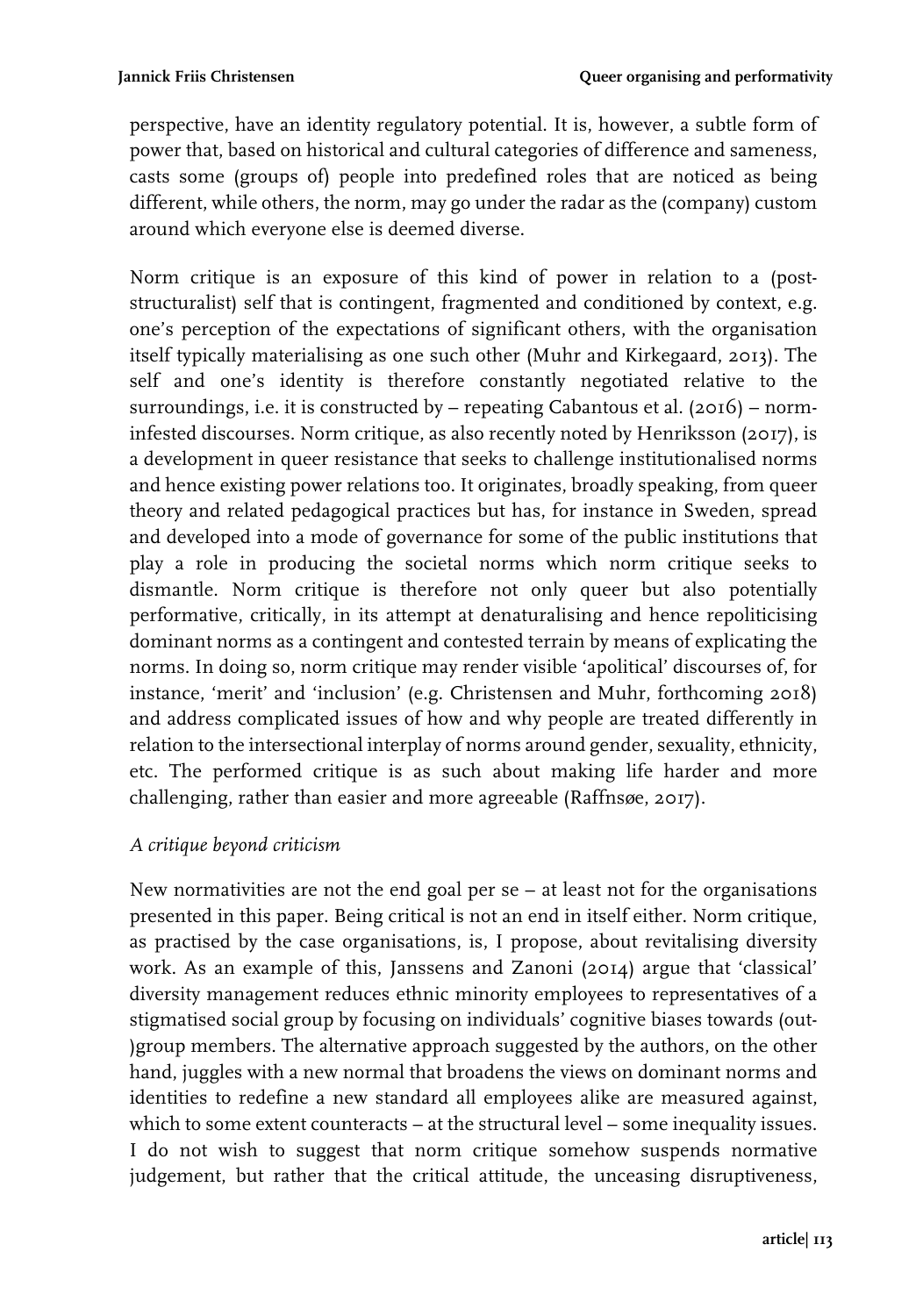involves an *ongoing* normative commitment that never settles. This form of critique – and the reason why I consistently write 'critique' rather than 'criticism' – is to suggest the virtuousness of critique as 'a practical ethical attitude that suspends obedience to authority and general rules (norms) to focus on the cultivation of judiciousness and excellence with regard to the conduct of already existing dispositions and the challenges they present' (Raffnsøe, 2017: 50). Understood this way, critique cannot be formulated as impartial and general criticism from outside; it can only be formulated as a relational critique (Staunæs, 2016).

In order to present a workable method of norm critique, the kind of critique that is performed is not irrelevant. I want to nurture what Staunæs (2016: 66-67) calls an affirmative critique, whose ambition is *not* to reflect 'reality'. Instead, the purpose of norm critique is to 'reconfigure the world', i.e. a practice of worldmaking in the sense that the critical aspect is about bringing to life coexisting organisational realities. Citing Taguchi, Staunæs (2016: 39) explains how affirmative critique is about 'performing a critical tracing of normative articulations and practices on a field of thinking, as well as an experimental mapping exercise that might help us narrate the reality in question differently'. Defined this way, the aim of norm critique is *not* to pass judgement in terms of good or bad, right or wrong, true or false. Rather, the purpose is to take queer postures to overcome dualistic ontological territories, showing contingency, without necessarily determining a specific direction.

Practising affirmative critique of organisational norms has, for my part, on several occasions prompted feelings of falling short as well as an urge to succumb to the expectations from participants to provide all the 'right' answers, 'quick fixes', 'best practices' and 'solutions' to 'their' problems, or what is problematised. However, norm critique is about, as Foucault would phrase it, not being governed quite so much (Butler, 2004). The critique can therefore *not* be formulated in disconnection of what it is critiquing, since it is always-already a critique of something. It should be understood as situated and relational, as it does *not* emerge out of nowhere; it comes from somewhere, this somewhere being given situations and the specific practices that the two case organisations are queering. The remainder of this paper provides the context of the study by presenting the two case organisations, whose norm-critical workshops are shown to affirm ephemeral moments of intersectionality. The empirical insights are, eventually, discussed in relation to the kind of affirmative norm critique that is performed to outline some of the possible implications of the suggested norm-critical method for research and practices of diversity management.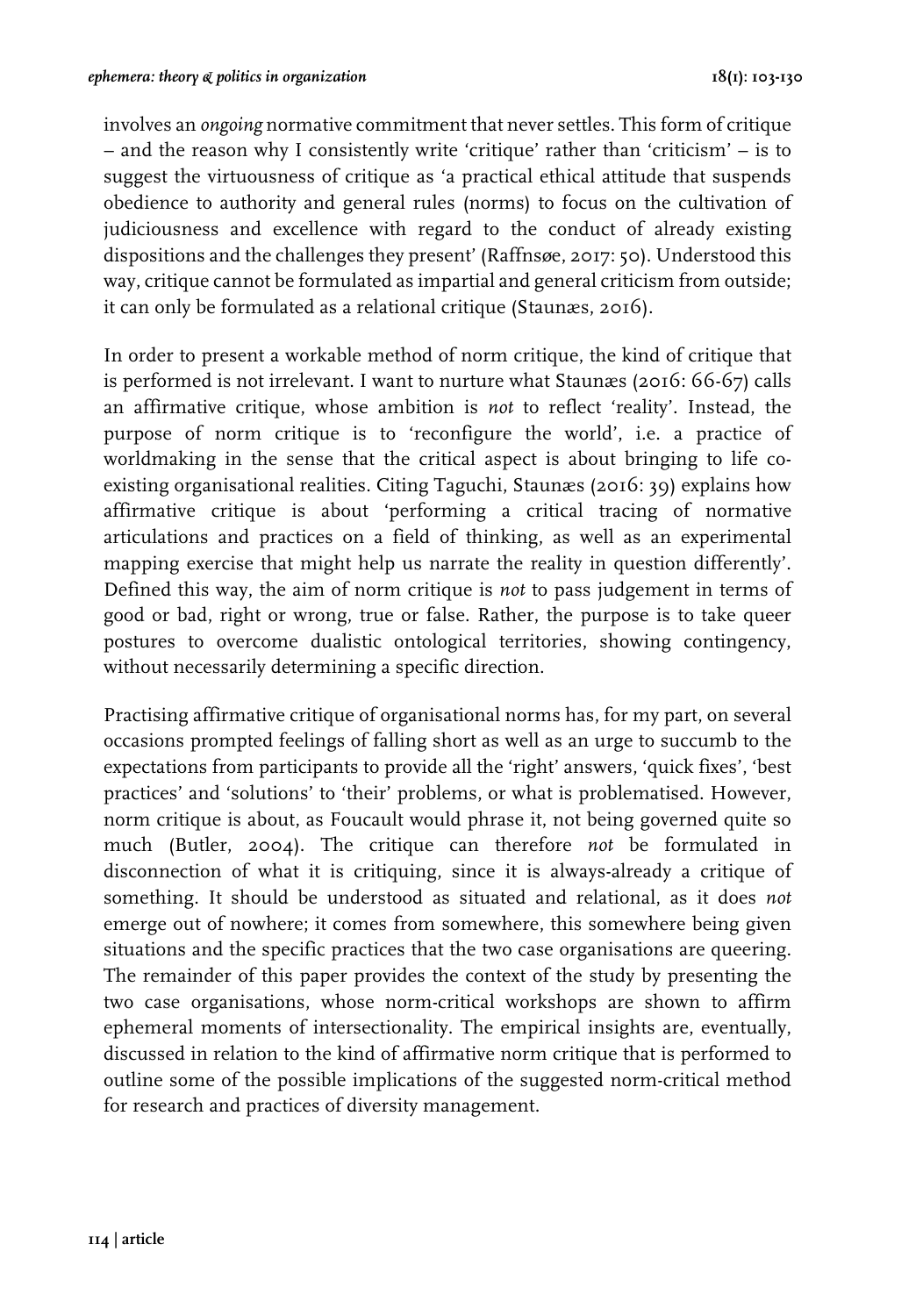## **Methods and background to the study**

The argument in this paper is built with inspiration from participant observations of the intervention methods of two organisations in particular: Sabaah and FIU-Ligestilling<sup>1</sup>. I will attend to each in turn. The case presentation should be seen as data in co-production (Ashcraft and Muhr, 2017: 18). By this I wish to imply an iterative process of coding as a practice that happened the moment I entered the field, that is to say, during the norm-critical workshops that comprise my data and not just after. Data collection and analysis are for the same reason not accounted for separately in their own subsections but will be elaborated on as I explain my engagement with the case organisations.

Sabaah (meaning new day/beginning in Arabic) is a non-profit interest organisation that seeks to improve the living and working conditions for LGBTQ (lesbian, gay, bisexual, transgender and queer) people with minority ethnic backgrounds in Denmark. The organisation of minority ethnic LGBTQ people creates a queer posture, which, according to Just et al. (2017), interconnects performativity and affectivity, thereby enabling queer matters to matter critically because they offer a potential for alternative organising of diversity. For a graphic example, consider how the mere existence of Sabaah, which was established in 2006, symbolises the possibility of being gay *and* Muslim (to perform the intersection of what might otherwise be perceived as two mutually exclusive positions) at the same time, thereby admitting their members to understand themselves from other subject positions than those permitted by the dichotomies of religion and sexual orientation alone. Also, note how 'minority' goes ahead of 'ethnicity', which can be considered a deliberate norm-critical choice. It is the minority position that is considered to be problematic and not people's ethnic backgrounds per se. It is not one's ethnic background but how one is minoritised with reference to ethnicity (or perceptions thereof) that is the focus of Sabaah's interventions.

I became affiliated with Sabaah in May 2016, when I signed up for their project 'Outreach', whose purpose is to prevent stigma and discrimination against people

  $1$  Besides the two case organisations presented in this paper, I have also followed the work of LGBT Denmark (observations of two pilot workshops). The organisation is developing an educational programme to ensure that Danish workplaces offer inclusive, equal and inspiring work environments for LGBT people. The project goes under the name 'Empatisk Arbejdsmarked' (in English: Empathetic Labour Market) and is, in ambition, similar to Stonewall's 'Diversity Champions'. Additionally, I would like to acknowledge Rikke Voergård-Olesen, whose work with promoting norm-critical practices in organisations I have followed ad hoc, resulting in inspiring conversations around the arguments of this paper.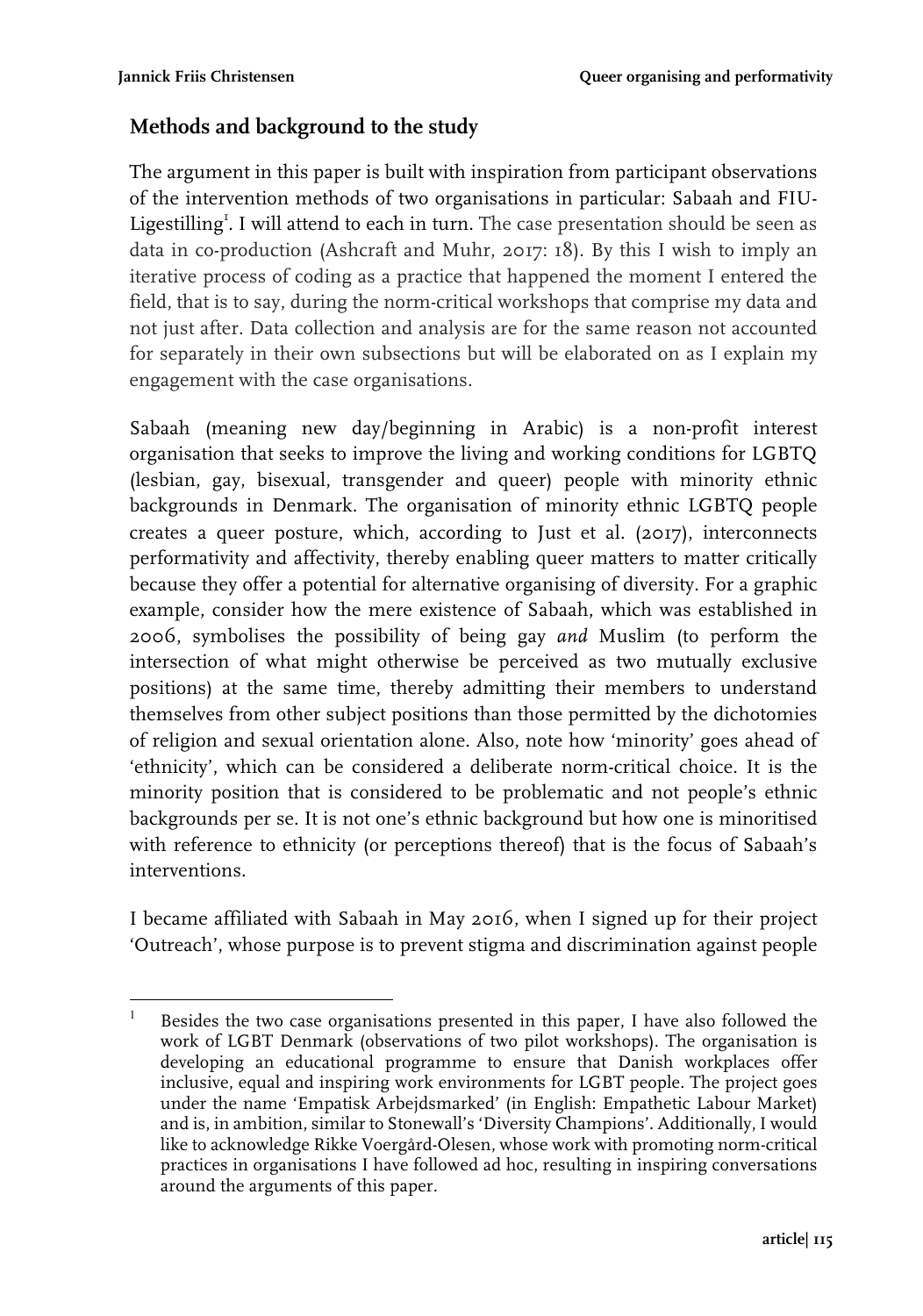with double minority status in relation (but not limited) to sexual orientation, gender identity and ethnicity by means of norm-critical workshop facilitation about rights, culture and norms. In addition to educational material, participatory observations and reflections from discussions and walk-throughs of exercises at the initial two-day crash course, I also draw on my own experiences of facilitating workshops as part of the Outreach project (12 participatory observations and counting). In doing research for this present study while performing the role of an educator in Sabaah, I could embrace a more collective approach to reflexivity (Gilmore and Kenny, 2015): bi-monthly all facilitators meet to share immediate thoughts with peers to get feedback. Hence, my engagement with Sabaah is not just an afterthought; it should be seen as ongoing.

Viewing my fieldwork as a relational endeavour, I expected it to be counterproductive for me to record workshops because one purpose of such a workshop was to establish a safe(r) space for identification and for learning. This would potentially have been undermined if everything the participants said was recorded and transcribed verbatim. I therefore opted for note-taking instead, which was left to immediate recall (e.g. McCormack and Anderson, 2010; McCormack, 2012) due to my active participation in facilitating the workshops I observed. Taking notes during the workshops was not an option, as this would most likely have disturbed the flow of the workshop, with potential detrimental effects to the learning space created. In spite of the obvious possibility of me having misrepresented recollections, this potential misgiving is minimised by the fact that we are always two facilitators 'in the field' and take time to evaluate together after each workshop. These evaluations are also archived in writing and used for the follow-up meetings every other month.

My analytical interest in the intersectional potential of norm critique was sparked when reading through the sheet with comments from my co-facilitators, who seemed to have made observations similar to my own. Many of them highlighted how in particular one exercise – which the analysis is structured around – apparently enabled workshop participants to discuss intersectional issues but with organisational and societal norms as points of reference. The ethnographic method of participatory observation is in this regard a deliberate choice on my part to avoid privileging the voices of my co-facilitators over those of the workshop participants. I agree with Yanow (2012) that the critical aspect of ethnography lies with its quality of being open to the multivoicedness of the research field (see also Staunæs and Søndergaard, 2008a). I wanted to experience the reactions of participants first-hand and in different settings, which is why I also immersed myself in the work of FIU-Ligestilling.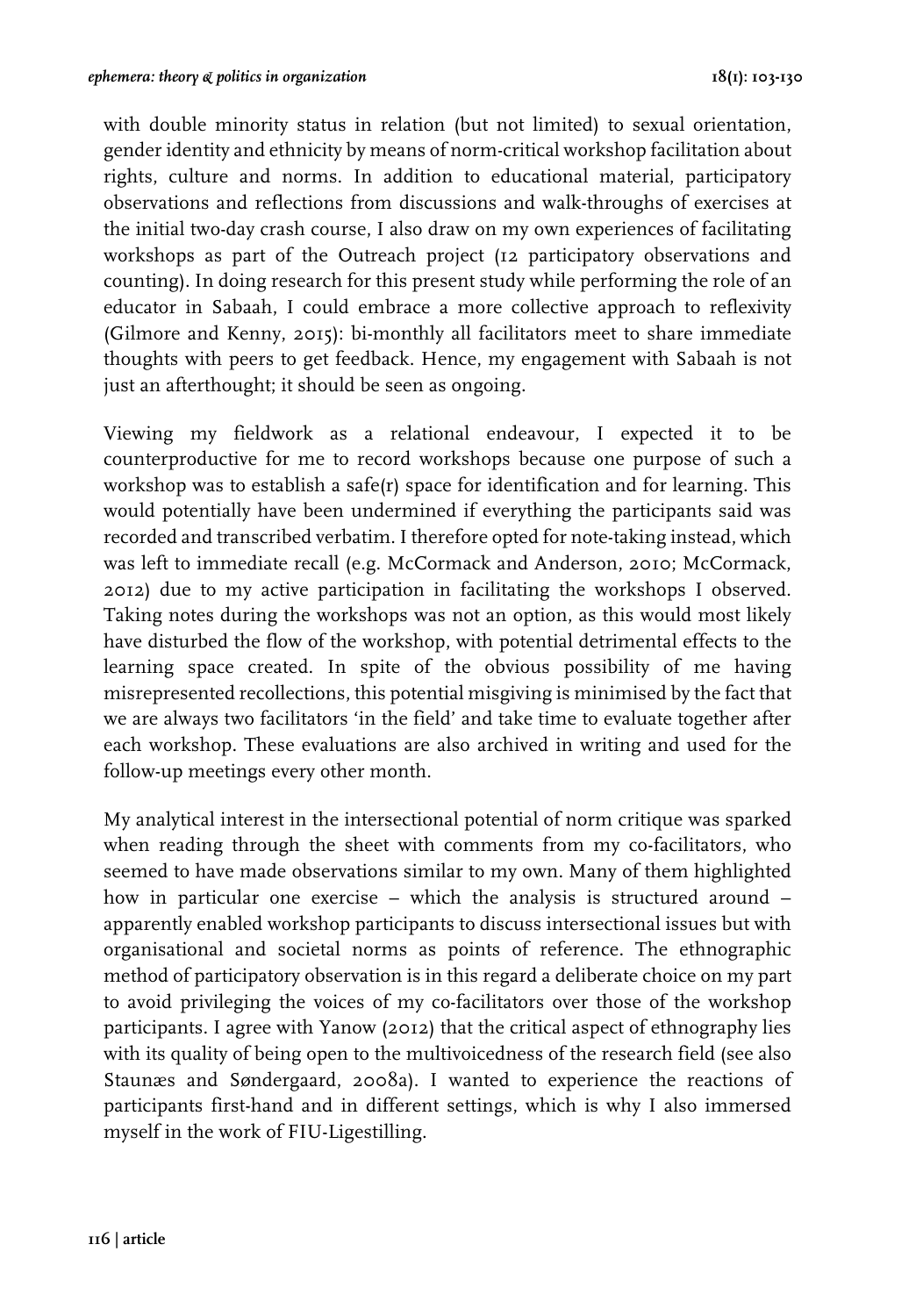FIU-Ligestilling is a collaboration between three of the biggest Danish trade unions (3F, Dansk Metal and Serviceforbundet – all organising mainly skilled and unskilled workers) with the aim of promoting workplace equality. In 2017, they launched a three-year LGBT+ project (funded by LO – The Danish Confederation of Trade Unions) that aims at upgrading union and work environment representatives to tackle issues related to gender identities and sexual orientations from a norm-critical angle in order to prevent discriminatory work practices and ensure a more inclusive workplace. The data include six (and counting) participatory observations from FIU-Ligestilling. While Sabaah and FIU-Ligestilling have dissimilar target groups, their workshops are similar in their norm-critical and dialogue-based approach to teaching, whereby attendees are actively engaged through various exercises designed to foster critical reflections around dominant organisational norms and how some of these can be needlessly exclusionary to some people who do not 'fit' or perform the idealised norms. These exercises, relating back to Choo and Ferree (2010), are used to draw attention to the *unmarked* categories where power and privilege cluster by way of having everybody experience the underlying dynamics of sameness–difference (Ghorashi and Sabelis, 2013) and related processes of exclusion–inclusion. These ephemeral moments of experiencing one's relationship with the other guided my interest towards the argument for a norm-critical approach to organisational intersectionality.

Both of the above-mentioned projects had an outspoken focus on what could be labelled LGBTQ+ issues, e.g. the normative workplace expectation of sexual minorities coming out of the closet by actively disclosing (as opposed to passing) their sexual orientations. Yet, these issues were addressed primarily by rendering visible the norms that would animate such expectations, in this case a heteronormative work environment that keeps employees from seeing that, for instance, heterosexuals out themselves too. However, 'coming out' as heterosexual appears to be normal and therefore tends to go unnoticed and has different consequences (if any) in spite of being, in essence, the exact same action. Examples of heterosexual disclosures can, as also discussed during the workshops, be found everywhere – including at work, when colleagues talk about what they did with their families during the weekend, or when they bring their partner to work-related social gatherings, or when they have a picture of a spouse on their desk. Having norms as a common denominator also opened up an exploration of other and non-LGBTQ+-related issues, and how they relate intersectionally, as they became topical during the workshops. One example is situational ideals for what constitutes a 'good' employee or leader (e.g. Staunæs and Søndergaard, 2008a). Or, to give another example, emotional labour (e.g. Coupland et al., 2008): what feelings are welcomed and what are sanctioned and whether all employees have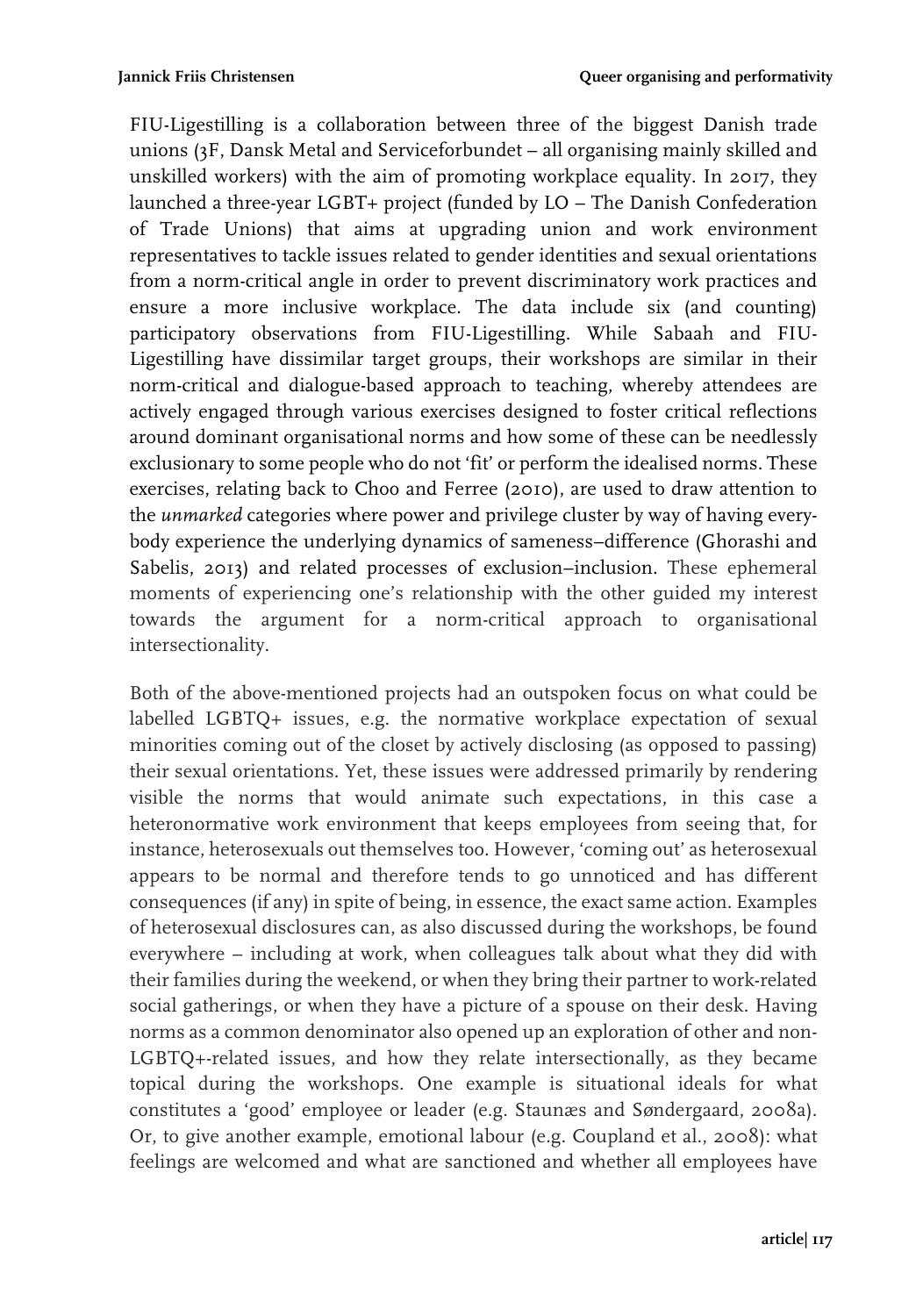equal access to display certain emotions regardless of their gender identity or sexuality.

Next, I will show how the norm-critical workshop spaces cared for such ephemeral moments of intersectionality by means of embracing productive confusion, or what we during the workshops proclaimed as 'loving provocations', to repetitively disturb existing normative paths of business-as-usual. This, in itself, involves a break with the performative/non-performative binary to open up the analytical playing field for a queer performativity that is critical by juxtaposing the poles; not to arrive at an alleged 'third' place, but to keep any such arrival in suspense, acknowledging the position of not knowing fully and instead encouraging curiosity towards what might come next – an ethics of hesitancy (Kofoed and Staunæs, 2015).

# **Two cases for norm-critical spaces**

Having established a conceptual framework apt for showing how norm critique is, in its rejection of categorisation, always also potentially intersectional in its approach to organisational diversity, I will now illustrate this theoretical claim empirically by turning to the two case organisations: Sabaah and FIU-Ligestilling. My analytical emphasis is on what I call ephemeral moments of intersectionality. I carefully convey the intersectional experiences presented as ephemeral to underline how they are context-bound and for the same reason do not necessarily last over time. The following should therefore be judged not with generalisability in mind, but rather on the value the insights bring about in terms of substantiating and nuancing the theoretical and conceptual understanding of the intersectional potential of norm critique in its oscillations between visiblising categories and, at the same time, transgressing them. The relation between norm critique and intersectionality is therefore one where multiple and coexisting identities can be examined in their simultaneity by means of understanding the norms and not necessarily whether the identities comply with or are in opposition to the norms. To allow the workshop participants to reflect on norms and how they interact with identities, they were all invited to take part in an exercise, which was a versioning of a similar activity from IGLYO's (2015) norm-criticism toolkit<sup>2</sup>.

Prior to the exercise, which I will get back to, we would as facilitators explain the LGBTQ+ acronym to the participants in order to have a common or shared

 <sup>2</sup> IGLYO – The International Lesbian, Gay, Bisexual, Transgender, Queer and Intersex Youth and Student Organisation is, according to their own website, the largest LGBTQI youth and student network in the world, with over 95 members in more than 40 countries.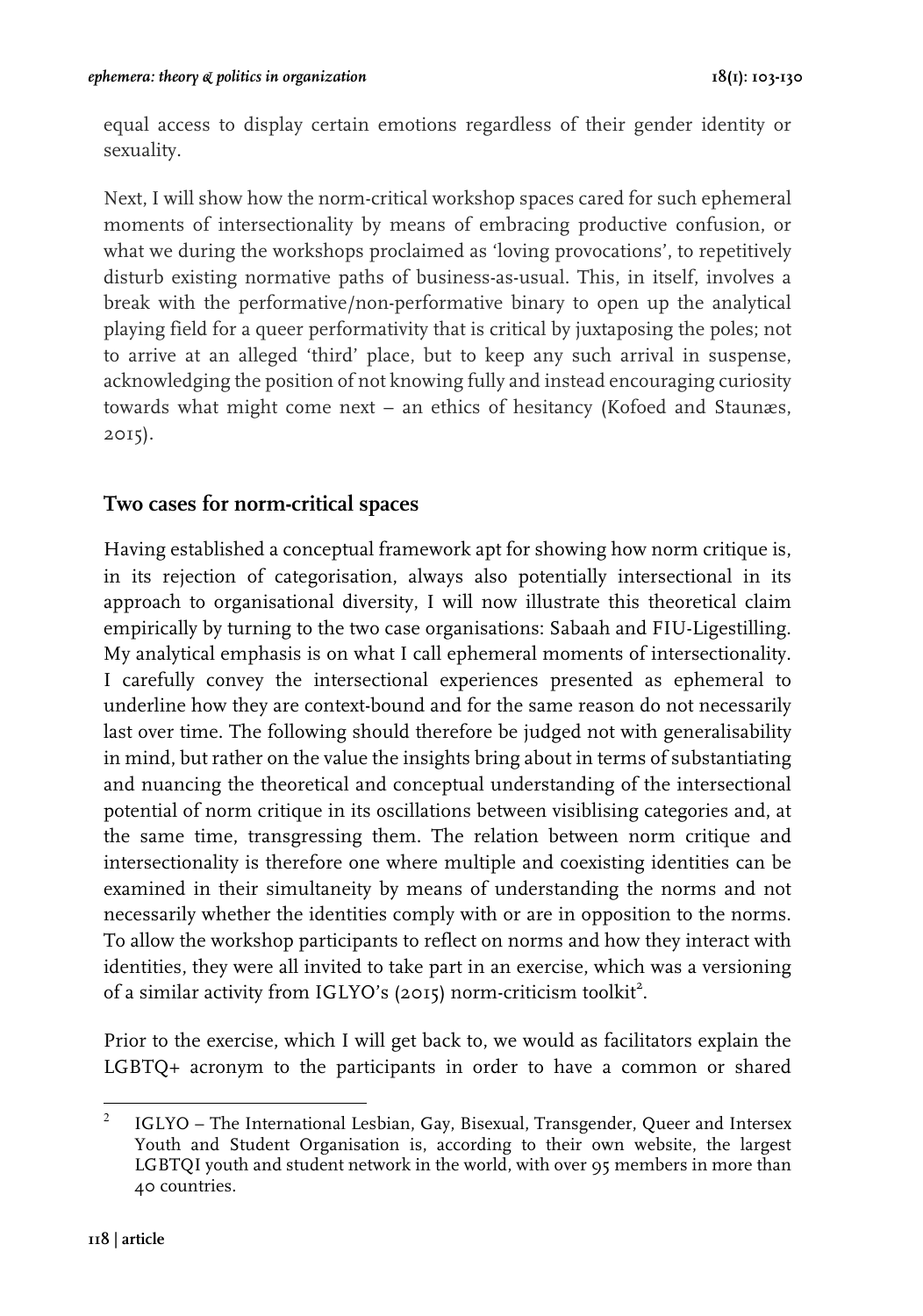language throughout the workshop. However, in line with Choo and Ferree's (2010) call for a design that will denaturalise power relations, focus is *not* on the minority groups of people but rather on the *unmarked* and privileged categories. In other words, a 'majority-inclusive' (Kofoed and Staunæs, 2015) design that also has the identified majority positions as object of inquiry. Instead of dwelling on LGBTQ+, thereby risking stigmatisation, sexualities and gender identities are explained with the norm – that is, cis-gender and heterosexuality – as a point of reference. Interestingly, the workshop participants tended to know all the 'labels' for the minorities (although they were not necessarily able to explain what the labels meant). In contrast to this, they tended not to have an equally developed vocabulary for the majority of people, the norm. What this initial phase of the workshop does, then, is to make the participants literate in discussing diversity issues in relation to norms, which allows the participants – particularly those who 'fit' a norm – to understand their own positions and those of others. I will illustrate this by giving a walk-through of the exercise designed with the intent to expose participants to the dynamics of diversity discourse in organisations, e.g. exclusioninclusion mechanisms and the associated sameness-difference dilemma that can, as reported in Shore et al. (2011: 1266), lead to assimilation or differentiation.

All participants are asked to write down for themselves five identity markers that represent an attribute or aspect of their identity. They are told to select the identities based on how they see themselves and not how others might see them, in other words, how they self-identify. At times, we as workshop facilitators ask the participants if they think the self-chosen categories would be the same had they been tasked with categorising each other instead. While some participants are convinced that others see them as they see themselves, others believe that they are perceived differently. Regardless, they get to experience the privilege of being able to self-identify rather than having others' assumptions imposed on them.

A few participants are then invited to share their five identities voluntarily. At this stage, we also open up a discussion around the difficulty of finding and labelling your-self with the identity markers. What usually happens is that people who have experienced some kind of friction or tension or maybe even resistance against certain of their identities have little difficulty in finding and adding these identities to their list as important to how they understand themselves. In a network for minority ethnic women, they all easily shared how they see themselves as women and, for some, as feminists, then as mothers – working mothers with minority ethnic backgrounds and in-between two or more cultures. In another workshop a female participant shared how her being a mother becomes relevant in a work context. She mentioned the Danish expression 'raven mother', which is used to describe women who are perceived as neglecting their children and how she, in choosing to have a career alongside having children, sometimes felt labelled as a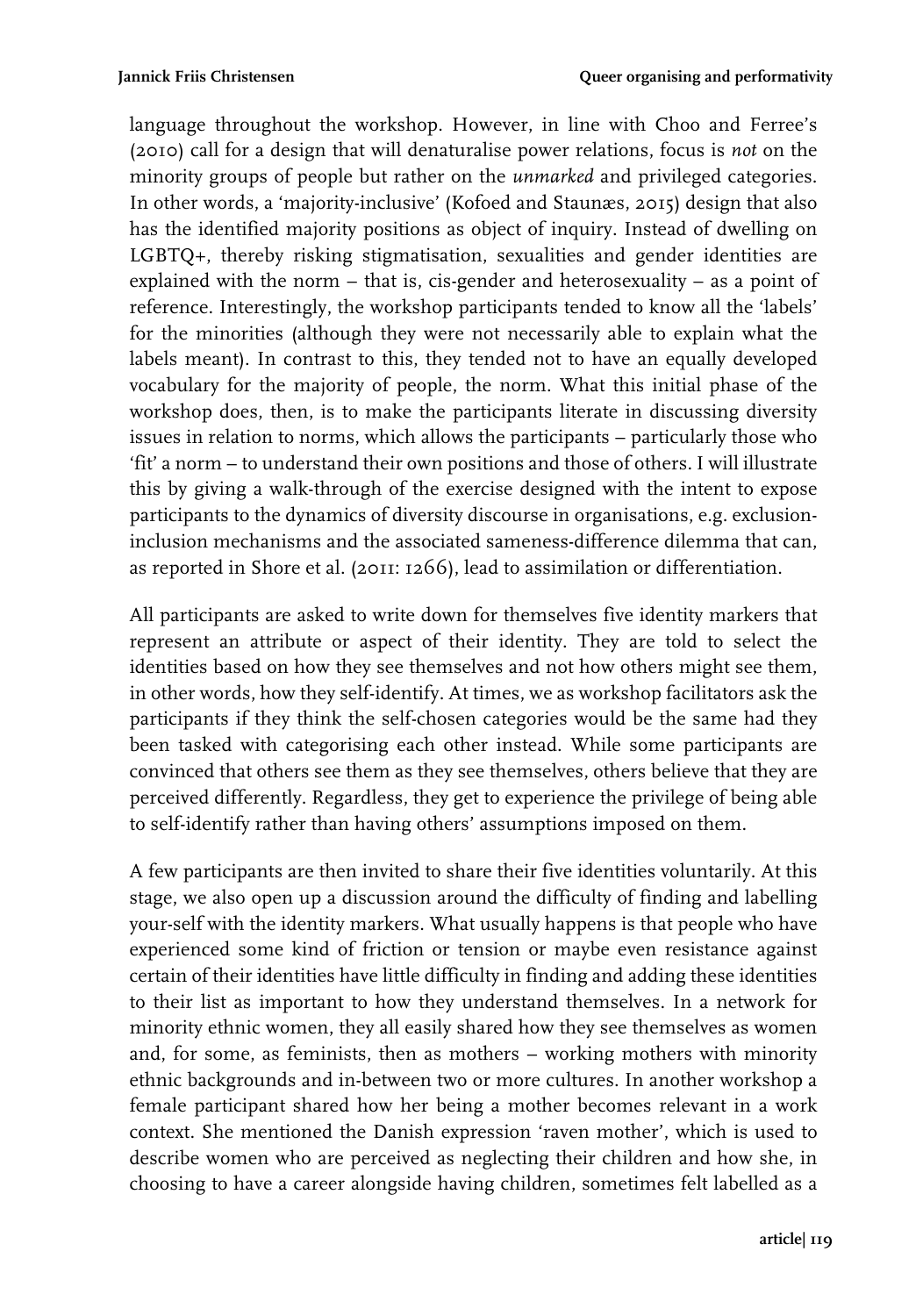raven mother by others, for instance when picking up her children from the nursery just before closing time. Interestingly, there is no equivalent expression in the Danish language for working fathers.

In stark contrast to the above-mentioned accounts is an example from another workshop where a participant in a middle-aged, white male (and assumed heterosexual) body proclaimed that the task was easy and that he only needed one identity marker to capture his person in full: his name. While this is the only time somebody simply mentioned their name, it seems symptomatic of how challenging it is for people who fit various norms – be these idealised forms of leadership or the colour of your skin, sexuality, etc. – to put themselves, categorically, into boxes. It is almost as if they have never been confronted with 'who they are'. It appears to substantiate what Staunæs and Søndergaard (2008b) highlight, namely that the categorical level becomes irrelevant and, as a result, is erased for people who perform and thus carry the norm. This is not to say that gender issues, ethnicity, age, etc. do not matter, quite the contrary, since 'irrelevant' in this case implies that fitting any given norm puts you in a privileged position where you remain unmarked (and unaware) and never get to reflect upon gender and other categories of difference. It is quite telling that those who find themselves in (a) position(s) where they, generally speaking, perform organisational norms frequently came up with identities such as 'the IT expert' or 'the funny guy' – what we could label as individual competencies and personality traits, which are often crowded out when you don't fit organisation-wide norms due to what Kanter (1977: 210) called the 'law of increasing returns'. Since, as individuals, minorities of a given demographic represent a smaller numerical proportion of the overall group, they each capture a larger share of the awareness given to that group. In breaking with a given norm, the attention received is based on perceived difference in relation to that particular norm, which brings us to the next phase of the exercise.

Having shared their five identities, the participants are asked to remove four of them. That is, they are to reduce their multiple identities to just one – the one they find most important in terms of describing who they are. Many participants find this part of the task difficult, and the process is perhaps best described as inflicting violence upon your-*self* because it is too reductionist, the participants complain, to talk about only one category when you just presented your-*selves* through five and possibly more categories – and still the list most likely was not fully exhaustive. The process itself of boiling down the many and different identities (which also tend to vary depending on context, e.g. work-self or 'private'-self, as well as on time, since many participants relate to how they have changed and have not been one coherent self throughout their life course) grants non-minoritised people with the experience of being associated with only one label – even though there was more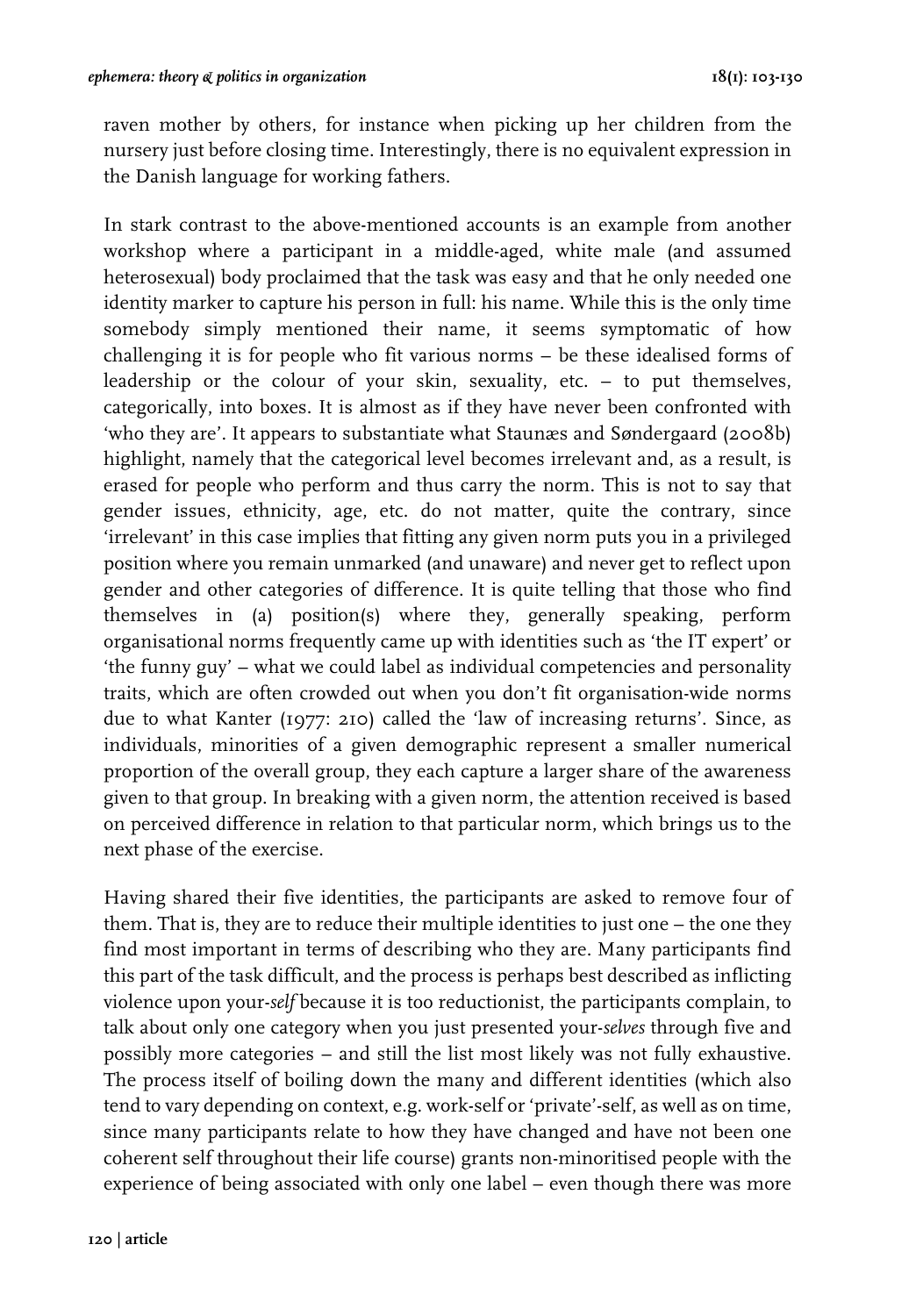to them than, for instance, being a man. Moreover, being reduced to – and in the process made a representative of – one group also comes at the cost of being seen as a knowledgeable, capable and competent individual (Holck and Muhr, 2017), for instance as 'the IT expert' or 'the funny guy'. Majority norms force minority status to be recognised (for diverging from the norm) ahead of, for instance, professional background. Interestingly, following this exercise, some of the workshop participants who initially were of the opinion that it does not matter at work if you are LGBTQ+ or not suddenly expressed a realisation of why identifying as such can be imperative because of being cast as other.

Experiences of intersectionality surfaced particularly in those cases where the workshops had a large presence of minority groups. An example of this is the network in FIU-Ligestilling for minority ethnic women, where the organiser, who herself identifies as a woman with a minority ethnic background in Denmark, summarised her immediate experiences of the workshop as follows:

The workshop inspired us to better understand some of the underlying mechanisms of discrimination that we, too, as minority ethnic women experience. We, among other things, learnt how to use the norm-critical glasses to become aware of discriminatory language and minority stress – a concept that ethnic minorities have been missing to describe the feeling of not being able to fully be yourself at work.

While the minority stress framework was introduced with reference to how the 'values' of sexual minorities are in a state of conflict with a dominant heteronormative (work) culture (Dispenza et al., 2016), the participants in the network translated this framework by linking it to their own positions not only as ethnic minorities or women, but also as women who are minority ethnic in a Danish workplace where being a person of colour (and your associated religious belief), not to mention wearing a head scarf, makes you stand out because you in one way or another break with the norms.

A concrete example of a situation that can lead to minority stress from not being able to 'fully be yourself at work' is when we in FIU-Ligestilling discuss recruitment and in particular job interviews and how the interviewer risks putting LGBTQ+ applicants in an unequal position if asking about 'the person behind the candidate'. The premise of such a question is a labour market that is better viewed as a 'personality market' (Hanlon, 2016: 15) where the employer is hiring a private as well as a professional self. Asking about family or leisure activities will, in that regard, potentially force a candidate with an LGBTQ+ background to speculate whether to pass or disclose their sexuality and/or gender identity and how a disclosure may affect the situation. That non-LGBTQ+ people don't have to deal with the same concerns became evident during the discussion when one of the participants – after having argued that sexuality is irrelevant in a work context –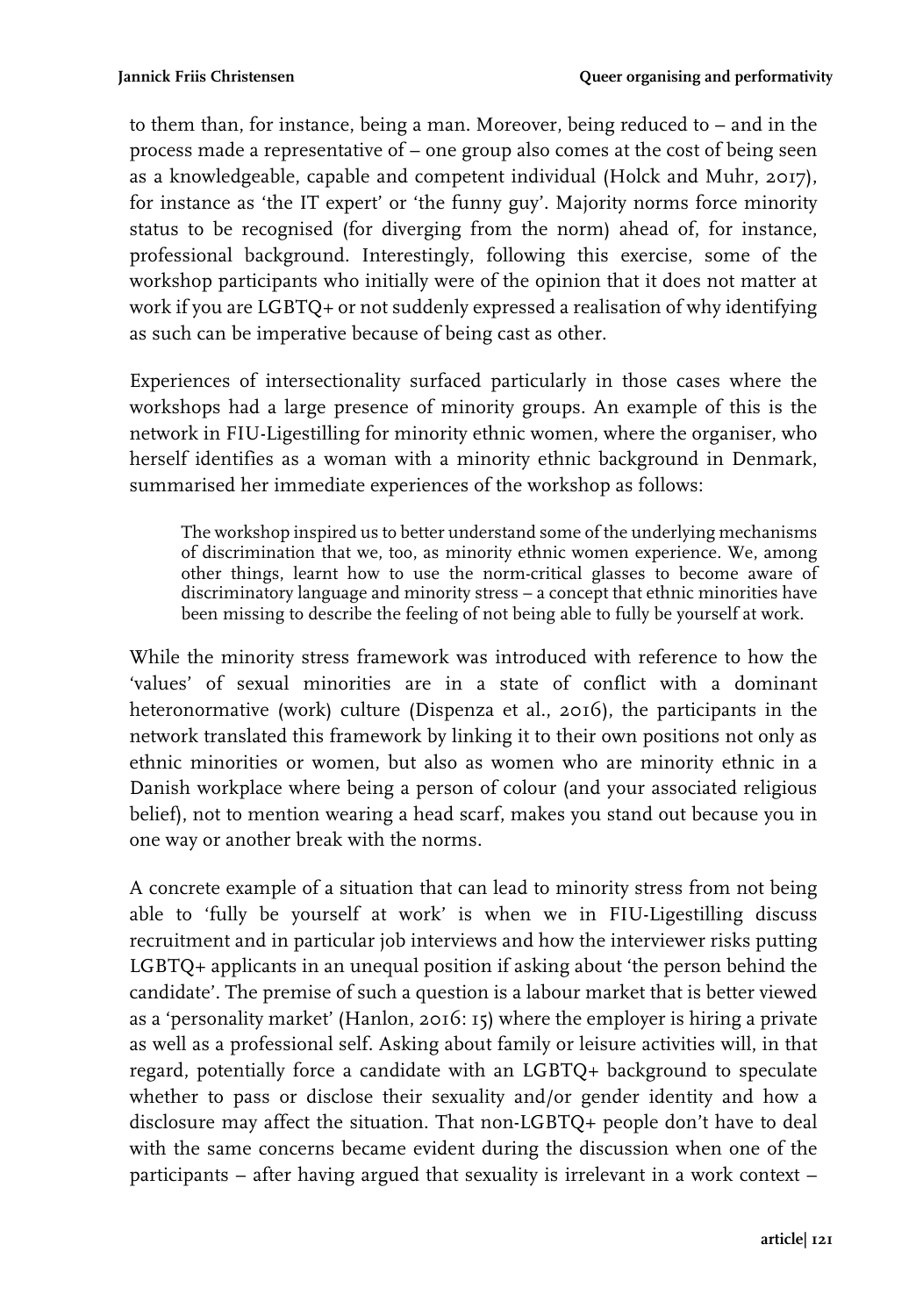suddenly realised that she actually discloses her own sexuality by listing her marital status and the name of her spouse (a man) in her CV.

Norms, in this way, become intertwined with power and privilege, because you can deny that a situation is problematic when it is not experienced as a problem to you personally. The interventions of Sabaah and FIU-Ligestilling are for the same reason not aimed at the individual but at the structural level – referring back to Rodriguez et al. (2016) – with emphasis on the norms of organisational practices. As in Janssens and Zanoni's (2014) study, the purpose is to rework and broaden dominant norms. The point is not that some norms are 'good' or 'bad' per se, but that they are material to people, whose manoeuvring capacity is affected by norms. The question is how some, or the same, people are privileged by certain organisational practices and work norms. Or, paraphrasing Staunæs and Søndergaard (2008b: 39-40), what types of people (subjectivities) specific norms produce, who is excluded in the process and how changes should be made accordingly. It is not the purpose of this paper to provide answers to these questions, but I will address them indirectly in the concluding discussion of possible implications of the suggested norm-critical method for research and practices of diversity management. I will, particularly, do so by addressing the kind of affirmative critique the norm-critical methods performs.

#### **Concluding discussion**

I have in this paper theorised norm critique as queer performativity through a cross-reading of recent academic debates about queer- and critical performativity theory. With inspiration from observations of norm-critical workshop facilitation in two case organisations I have moreover illustrated empirically how norm critique, in the move from investigation to a method for intervention, may create a space for what I have called ephemeral moments of intersectionality. I have argued that this state of ephemerality can render visible a multiplicity of emerging and intersecting categories of diversity while simultaneously overriding them, thereby acknowledging difference without fixing it as such. I have, in alignment with Pullen et al. (2016b), suggested that the queering/queerness inherent in the norm critical method performs a rejection of categorical and binary thinking and therefore has a potential for being performative, critically. In furthering the research agenda of a norm-critical way forward (Holck and Muhr, 2017) for studying organisational intersectionality I find it relevant to use the remaining paragraphs for discussing the kind of affirmative critique, which is performed. The discussion should, in spite of the subtitle of this section, not be read as conclusive, but as reflections that can be conducive to future norm-critical endeavours – whether for research or practice or both.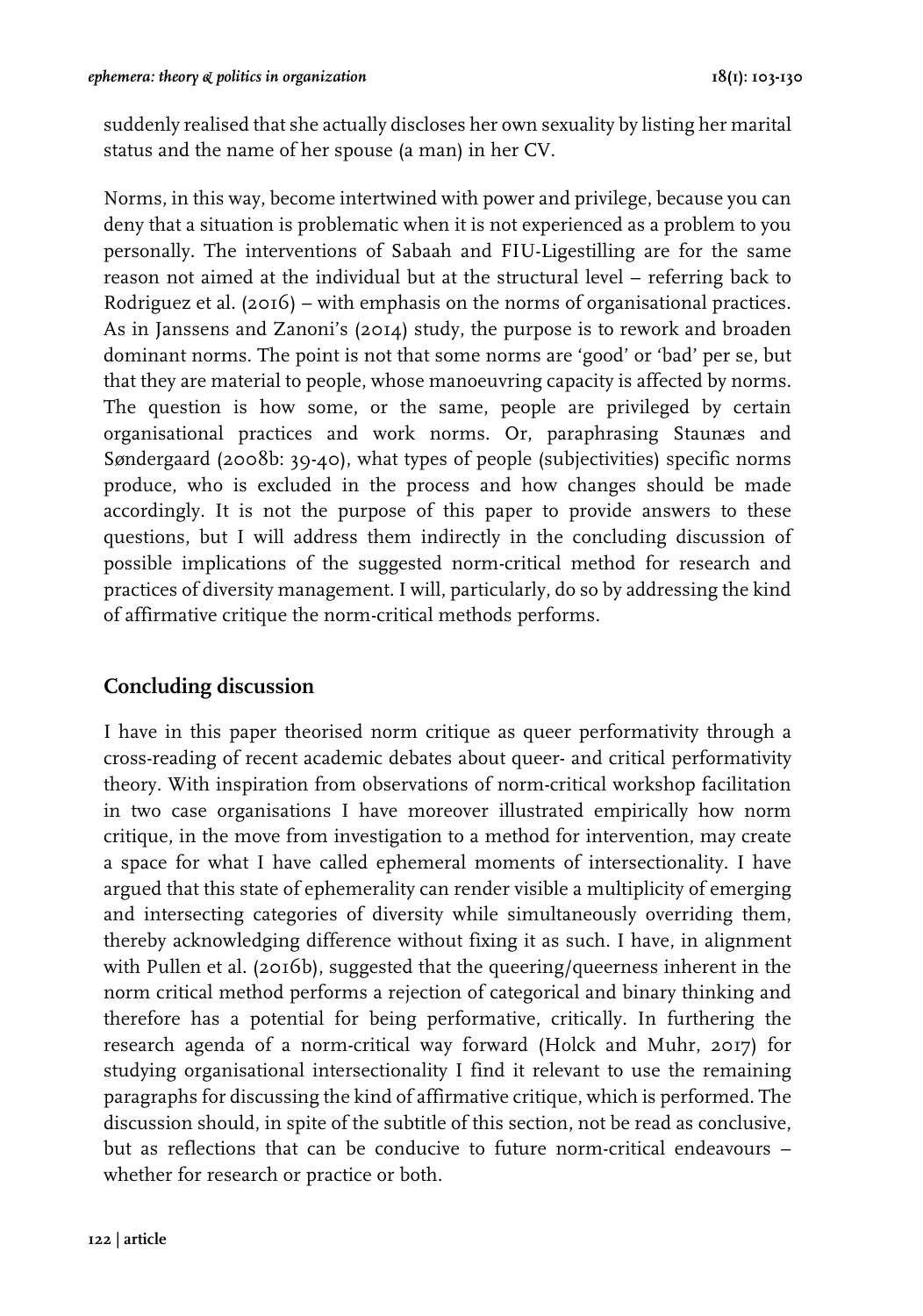As already proposed, the kind of critique enacted when being norm-critical is one of affirmation, by which I, following the work of Raffnsøe (2017), want to convey a critique that emanates and unfolds from and is situated in the field that it assesses. It can be distinguished (although not separated entirely) from negative criticism (Bargetz, 2015), which is perhaps best explained with reference to Sedgwick's (2003) paranoid reading, whose mode of criticism would be to expose the truths of inequality regimes in organisational settings – as intersectionality studies has been successful at doing. But as Sedgwick (2003: 130) also mentions herself, 'paranoia knows some things well and others poorly', the point being, that there is a need for oscillating between paranoid and what she terms reparative readings. The latter is what I describe as affirmative critique. The norm-critical methods observed in this paper appear to be reparative, since they affirm tendencies already present in the learning spaces created and takes seriously the situation (of the people) that it critiques and whose practices it has as its ambition to intervene. It affirms existing dispositions and asks 'what if' by means of exploring what would happen if, for instance, a job interview were done in a slightly different fashion. Thus, the criteria for performing the critique are produced along the way.

To elaborate further on this affirmative quality to norm critique I would like to stay with the example from the analysis of a job interview situation and how existing practices may put LGBTQ+ candidates in disadvantaged positions relative to candidates that do not identify as LGBTQ+ due to heteronormative expectations and organisational preoccupation with hiring people that live interesting lives outside work. With the publication of this paper I have entered the second year of my collaboration with the two case-organisations. Hence, my role as a researcher is not simply to enter the field, criticise it at an assumed distance, and then to leave it. Rather, I assume responsibility for cultivating the power of the imaginary, for following and narrating different trajectories. By engaging myself in the workshop participants' everyday practices I can care for and nurture critical reflection of normative conditions and support incremental changes by means of broadening the norms. However, the purpose of the critique is *not* for me in my dual role as researcher and workshop facilitator to leave the participants with an assumed solution to how to tackle issues related to disclosure of a candidate's sexual orientation during an interview. Quite the contrary: the idea of the norm-critical method being affirmative is to connote its adventurous approach of meeting the participants where they are to explore, together, how to work with what they are already doing but in a different way.

The performativity of norm critique becomes dispersed and co-produced. In its second year the project in FIU-Ligestilling is, for example, supposed to broaden the norms for organising with the participants to avoid practices that stage disclosure of minorities' sexual orientations and/or gender identities. Since the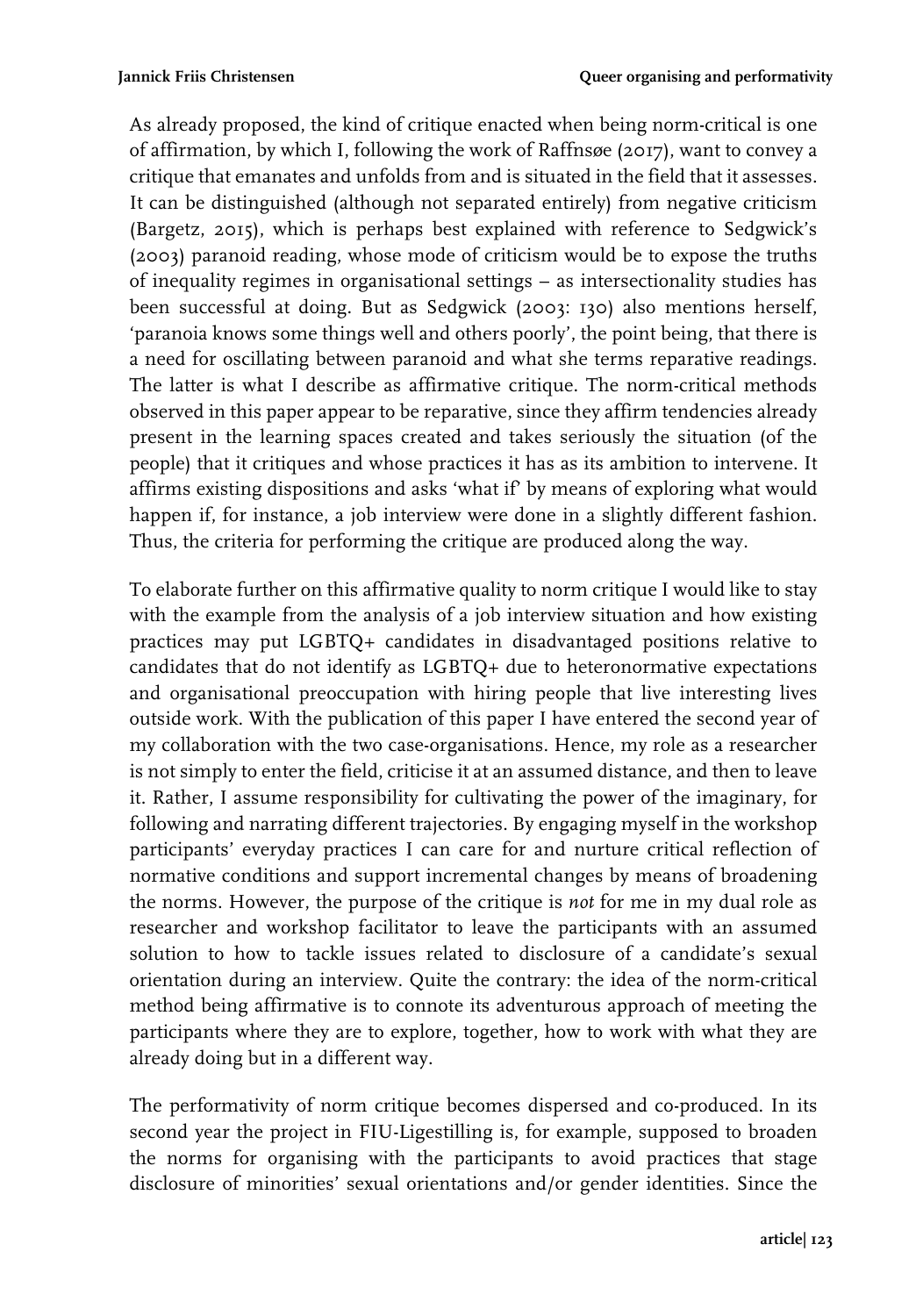process of either coming out or remaining closeted can be seen as relational (e.g. Hoel et al., 2014) the way interviewers phrase questions and arrive at their own conclusions plays a non-trivial role in conditioning whether LGBTQ+ people can be open or not. Disclosure becomes a *re*action, as LGBTQ+ people have little agency in determining if and when they want to come out of (assumed) heterosexuality. However, the message from FIU-Ligestilling would be that practices for, in this case, job interviews can be changed to prevent the situation, e.g. by using gender-neutral words ('spouse' instead of 'wife' or 'husband') and pronouns. As such, the task ahead is – in the words of Fleming and Spicer (2003) – one of 'externalising' intersectionality issues to existing social and, in a work setting, organisational norms in order to undo organisational performativity (Riach et al., 2016) by means of subverting the normativity that conditions (managerial) practice and dominant relations in organisations. Having norms as a common denominator for the intervention has the potential of spreading this undoing to other issues of intersectionality, e.g. whether candidates in female bodies and/or of a non-white skin colour have to answer questions about, for instance, unpaid labour at home that do not apply to candidates in white, male bodies. This remains work-in-progress and new norms for organising are developed along the way. A concluding remark would therefore be that normcritical reworking of organisational norms is a never-ending endeavour if it is to be queer, performatively, and avoid unreflexive replacement of one set of norms with another.

#### **references**

- Acker, J. (2012) 'Gendered organizations and intersectionality: problems and possibilities', *Equality, Diversity and Inclusion: An International Journal*, 31(3): 214-24.
- Ahonen, P., J. Tienari, S. Meriläinen and A. Pullen (2014) 'Hidden contexts and invisible power relations: A Foucauldian reading of diversity research', *Human Relations,* 67(3): 262-286.
- Allen, A. (1998) 'Power trouble: Performativity as critical theory', *Constellations*, 5(4): 456-71.
- Alvesson, M. and D. Kärreman (2000) 'Varieties of discourse: On the study of organizations through discourse analysis', *Human Relations*, 53(9): 1125-49.
- Alvesson, M. and D. Kärreman (2011) 'Decolonializing discourse: Critical reflections on organizational discourse analysis', *Human Relations*, 64(9), 1121- 46.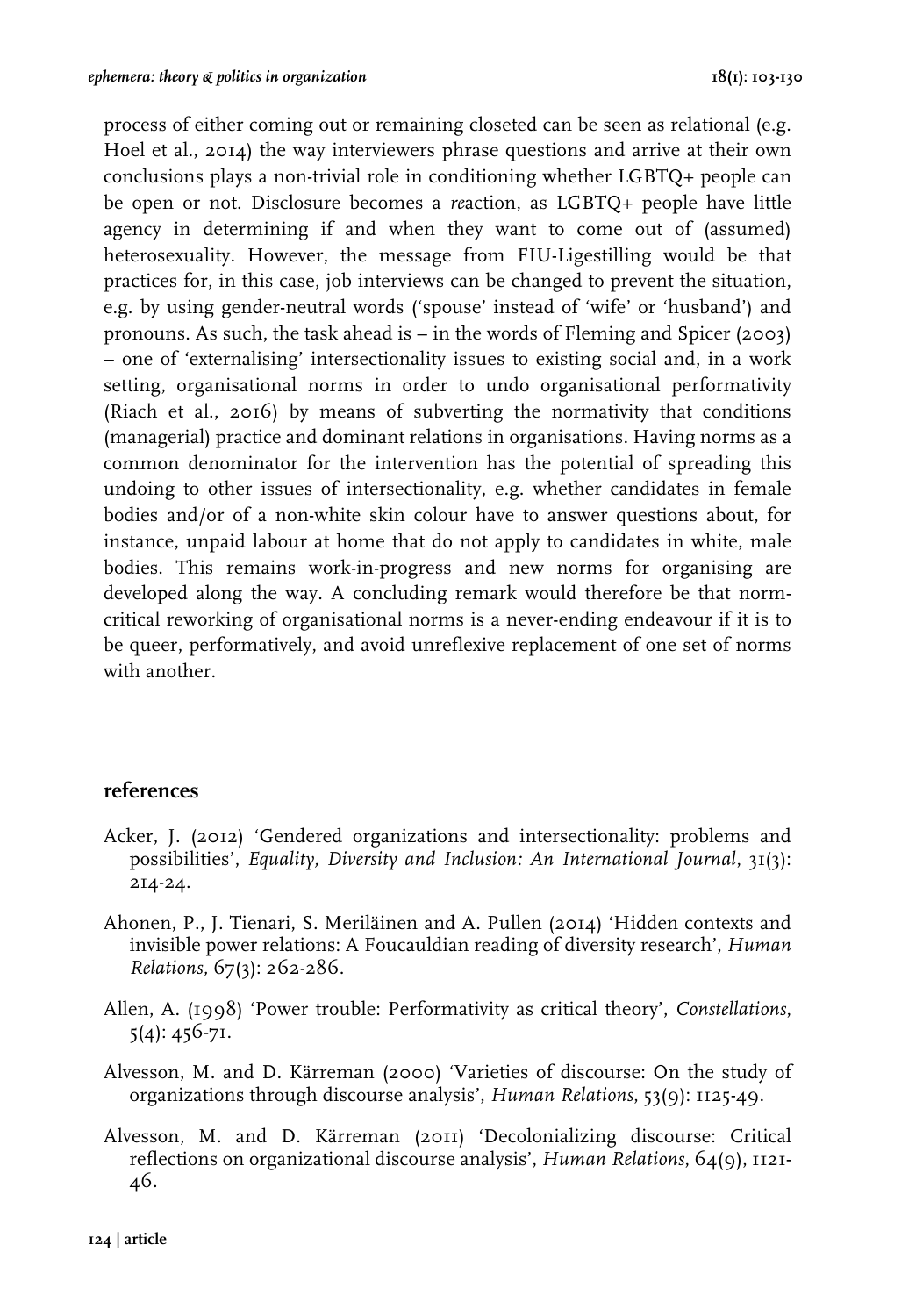- Alvesson, M. and H. Willmott (2002) 'Identity regulations as organizational control: Producing the appropriate individual', *Journal of Management Studies*, 39(5): 619-44.
- Ashcraft, K. L. (2013) 'The glass slipper: "Incorporating" occupational identity in management studies', *Academy of Management Review*, 38(1): 6-31.
- Ashcraft, K. and S. L. Muhr (2017) 'Coding military command as a promiscuous practice?: Unsettling the gender binaries of leadership metaphors', *Human Relations*. DOI: 10.1177/0018726717709080.
- Bargetz, B. (2015) 'The distribution of emotions: Affective politics of emancipation', *Hypatia*, 30(3): 580-596.
- Boogaard, B. and C. Roggeband (2010) 'Paradoxes of intersectionality: Theorizing inequality in the Dutch police force through structure and agency', *Organization*, 17(1): 53-75.
- Butler, J. (1990) *Gender trouble.* New York: Routledge.
- Butler, J. (2011/1993) *Bodies that matter: On the discursive limits of 'sex'*. New York: Routledge.
- Butler, J. (2004) 'What is critique? An essay on Foucault's virtue', in S. Salih and J. Butler (eds.), *The Judith Butler Reader*. Malden, MA: Blackwell Pub.
- Cabantous, L., J.-P. Gond, N. Harding and M. Learmouth (2016) 'Critical essay: Reconsidering critical performativity', *Human Relations*, 69(2): 197-213.
- Campbell, M. L. (2016) 'Intersectionality, policy-oriented research and the social relations of knowing', *Gender, Work and Organization*, 23(3): 248-60.
- Choo, H. Y. and M. M. Ferree (2010) 'Practicing intersectionality in sociological research: A critical analysis of inclusions, interactions, and institutions in the study of inequalities', *Sociological Theory*, 28(2): 129-149.
- Christensen, J. F. and S. L. Muhr (2017) 'Desired diversity and symptomatic anxiety: Theorising failed diversity as Lacanian lack', *Culture and Organization.*  Available on-line first, DOI: http://www.tandfonline.com/doi/full/10.1080/14759551.2017.1407764.
- Christensen, J. F. and S. L. Muhr (forthcoming 2018), 'H(a)unting quotas: An empirical analysis of the uncanniness of gender quotas', *ephemera*.
- Christensen, L. T., M. Morsing and O. Thyssen (2013) 'CSR as aspirational talk', *Organization*, 20(3): 272-93.
- Coupland, C., A. D. Brown, K. Daniels and M. Humphreys (2008) 'Saying it with feeling: Analysing speakable emotions', *Human Relations*, 61(3): 327-53.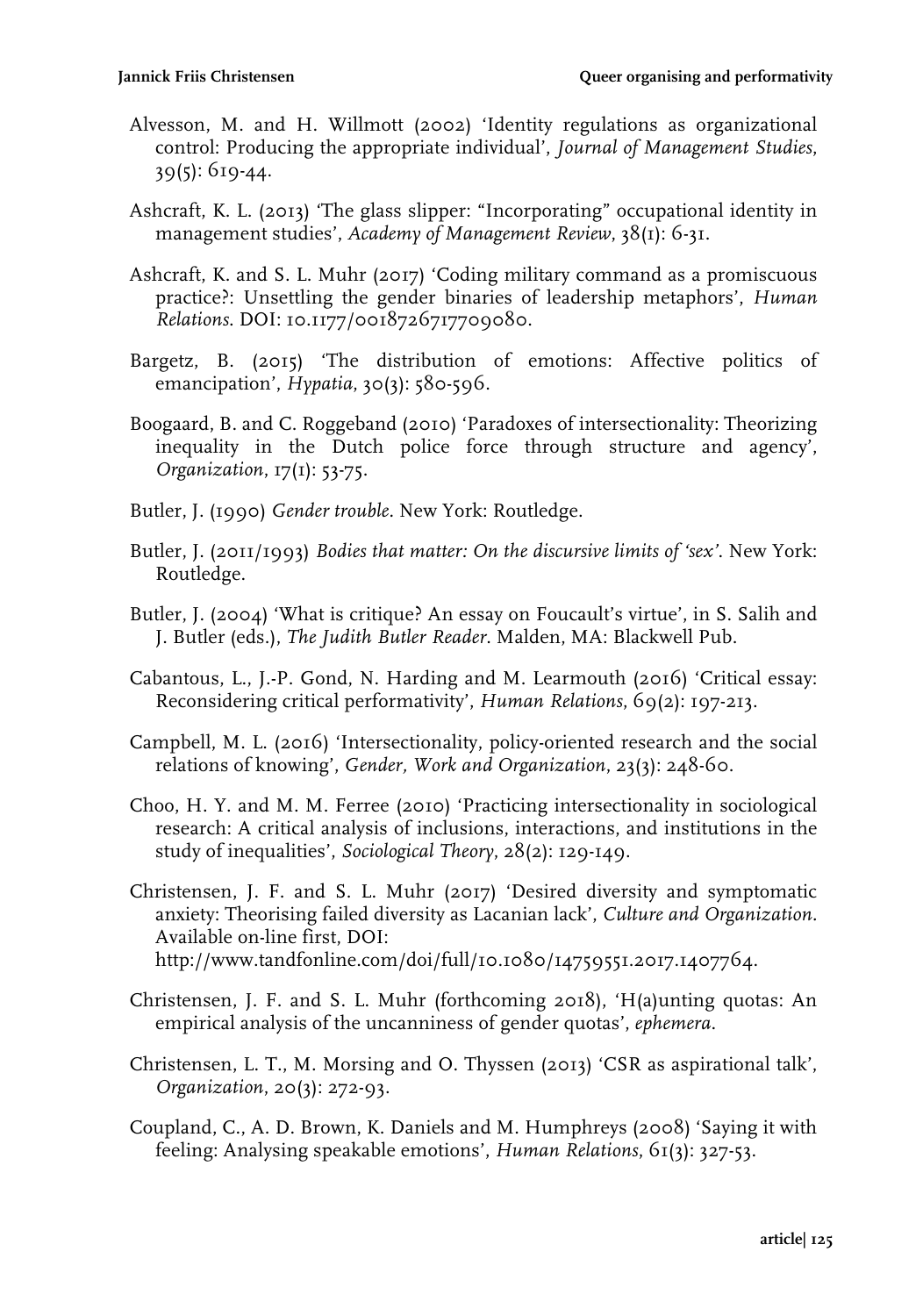- Cox, T. H. and S. Blake (1991) 'Managing cultural diversity: Implications for organizational competitiveness', *Academy of Management Executive*, 5(3): 45-56.
- Dispenza, F., C. Brown and T. E. Chastain (2016) 'Minority stress across the career-lifespan trajectory', *Journal of Career Development*, 43(2): 103-15.
- Dougherty, D. S. and M. G. Hode (2016) 'Binary logics and the discursive interpretation of organizational policy: Making meaning of sexual harassment policy', *Human Relations*, 69(8): 1729-55.
- Fleming, P. and S. B. Banerjee (2015) 'When performativity fails: Implications for critical management studies', *Human Relations*, 69(2): 257-76.
- Fleming, P. and A. Spicer (2003) 'Working at a cynical distance: Implications for power, subjectivity and resistance', *Organization*, 10(1): 157-79.
- Fleming, P. and A. Spicer (2014) 'Power in management and organization science', *The Academy of Management Annals*, 8(1): 237-98.
- Ghorashi, H. and E. Ponzoni (2014) 'Reviving agency: taking time and making space for rethinking diversity and inclusion', *European Journal of Social Work*, 17(2): 161-74.
- Ghorashi, H. and I. Sabelis (2013) 'Juggling difference and sameness: Rethinking strategies for diversity in organizations', *Scandinavian Journal of Management*, 29(1): 78-86.
- Gilmore, S. and K. Kenny (2015) 'Work-worlds colliding: Self-reflexivity, power and emotion in organizational ethnography', *Human Relations*, 68(1): 55-78.
- Hanlon, G. (2016) *The dark side of management: A secret history of management theory.* New York: Routledge.
- Henriksson, A. (2017) 'Norm-critical rationality: emotions and the institutional influence of queer resistance', *Journal of Political Power*, 10(2): 149-165.
- Hoel, H., L. Duncan and A. Einarsdóttir (2014) 'The ups and downs of LGBs' workplace experiences. Discrimination, bullying and harassment of lesbian, gay and bisexual employees in Britain', *Economic and Social Research Council (ESRC)* [http://lgbatwork.portals.mbs.ac.uk/Portals/0/PDF/The-Ups-and-Downs-of-LGBs-Workplace-Experiences.pdf]*.*
- Holck, L. and S. L. Muhr (2017) 'Unequal solidarity? Towards a norm-critical approach to welfare logics', *Scandinavian Journal of Management*, 33(1): 1-11.
- Holck, L., S. L. Muhr and F. Villesèche (2016) 'Identity, diversity and diversity management: On theoretical connections, assumptions and implications for practice', *Equality, Diversity and Inclusion*, 35(1): 48-64.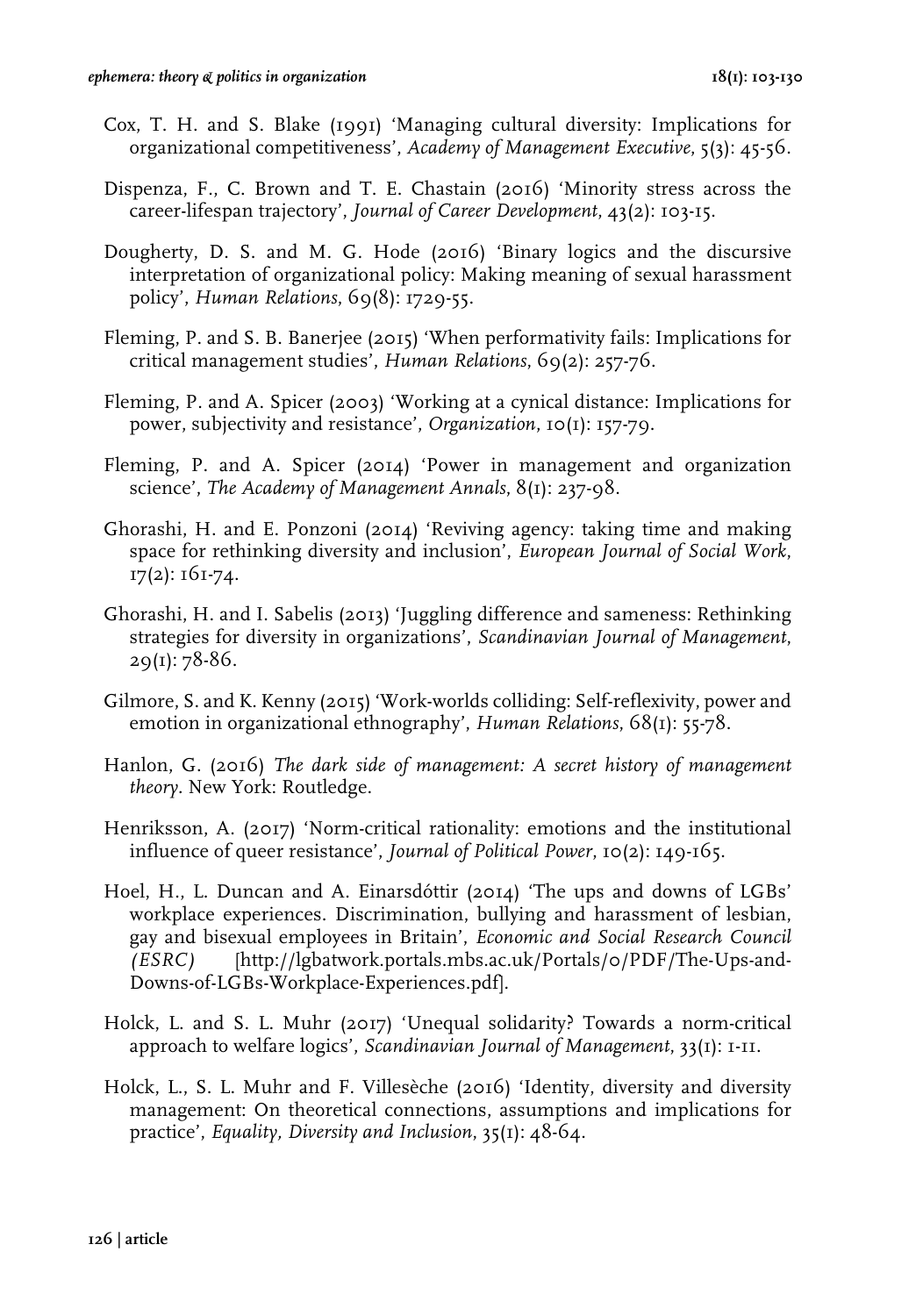- IGLYO (2014) *Intersectionality toolkit.* The International LGBTQI Youth and Student Organisation. Belgium: IGLYO.
- IGLYO (2015) *Norm criticism toolkit*. The International LGBTQI Youth and Student Organisation. Belgium: IGLYO.
- Janssens, M. and P. Zanoni (2005) 'Many diversities for many services. Theorizing diversity (management) in service companies', *Human Relations*, 58(3): 311-40.
- Janssens, M. and P. Zanoni (2014) 'Alternative diversity management: Organizational practices fostering ethnic equality at work', *Scandinavian Journal of Management*, 30(1): 317-31.
- Johansson, M. and M. Śliwa (2016) '"It is English and there is no alternative": Intersectionality, language and social/organizational differentiation of Polish migrants in the UK', *Gender, Work and Organization*, 23(3): 296-309.
- Just, S. N., S. L. Muhr and T. Burø (2017) 'Queer matters: Reflections on the critical potential of affective organizing', in A. Pullen, N. Harding and M. Phillips (eds.), *Dialogues in critical management studies*, Vol. 3 (pp. 203-226). Bingley: Emerald Group Publishing Limited.
- Kanter, R. M. (1977) *Men and women of the corporation*. New York: Basic Books.
- King, A. (2016) 'Queer categories: Queer(y)ing the identification "older lesbian, gay and/or bisexual (LGB) adults" and its implications for organizational research, policy and practice', *Gender, Work and Organization*, 23(1): 7-18.
- Kofoed, J. and D. Staunæs (2015) 'Hesitancy as ethics', *Reconceptualizing Educational Research Methodology*, 6(1): 24-39.
- Kunda, G. (1992/2001) 'Engineering culture', in M. J. Handel (ed.), *The sociology of organizations*. Thousand Oaks: Sage Publications, pp. 351-69.
- Linstead, S. and A. Pullen (2006) 'Gender as multiplicity: Desire, displacement, difference and dispersion', *Human Relations*, 59(9): 1287-310.
- Lorbiecki, A. and G. Jack (2000) 'Critical turns in the evolution of diversity management', *British Journal of Management*, 11(S1): S17-31.
- McCormack, M. (2012) *The declining significance of homophobia: How teenage boys are redefining masculinity and heterosexuality.* Oxford: Oxford University Press.
- McCormack, M. and E. Anderson (2010) 'The re-production of homosexuallythemed discourse in educationally-based organised sport', *Culture, Health and Sexuality*, 12(8): 913-27.
- Muhr, S. L. and L. Kirkegaard (2013) 'The dream consultant: Productive fantasies at work', *Culture and Organization*, 19(2): 105-23.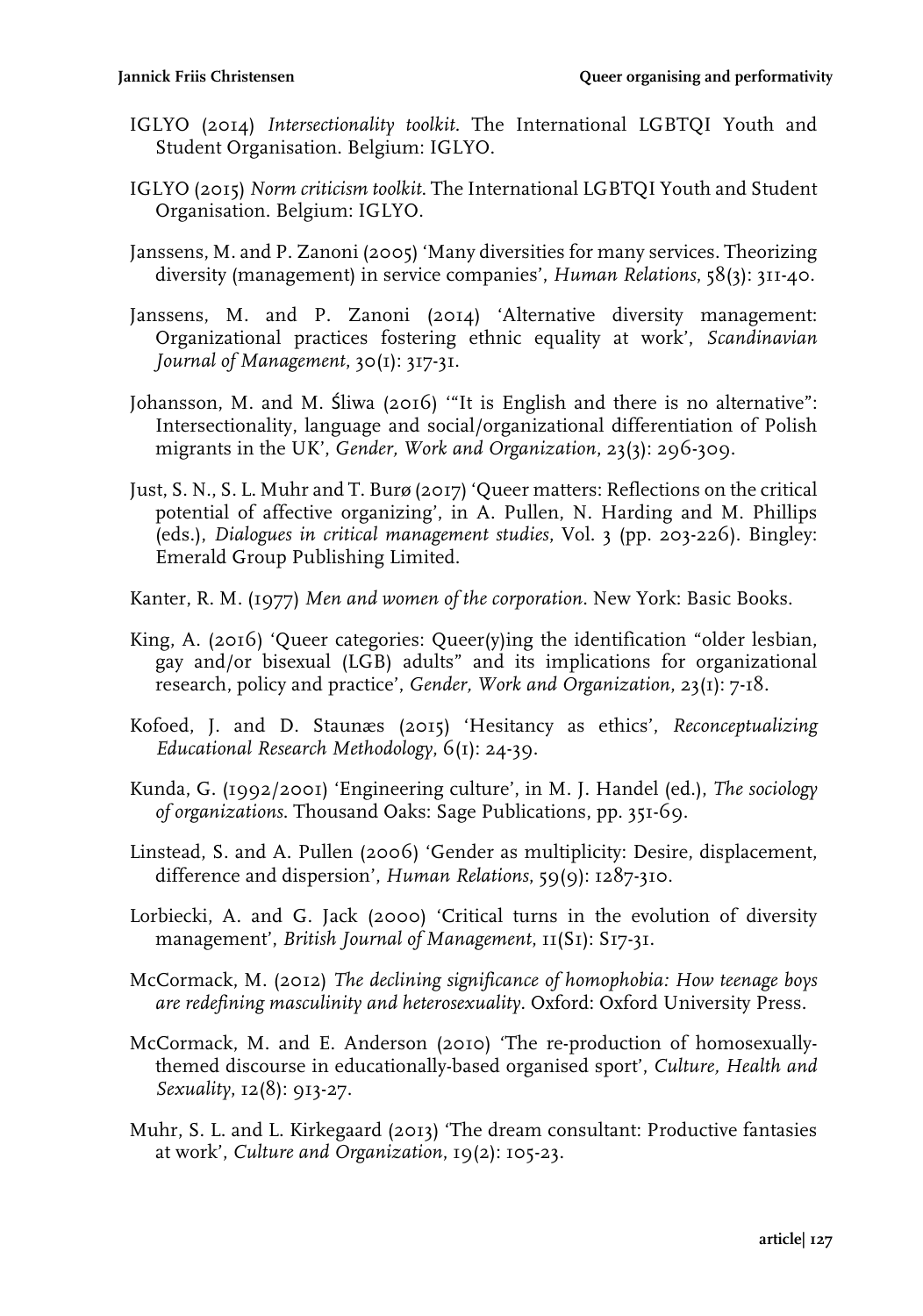- Muhr, S. L. and K. R. Sullivan (2013) '"None so queer as folk": Gendered expectations and transgressive bodies in leadership', *Leadership*, 90(3): 416-35.
- Muhr, S. L., K. R. Sullivan and C. Rich (2016) 'Situated transgressiveness: Exploring one transwoman's lived experiences across three situated contexts', *Gender, Work and Organization*, 23(1): 52-70.
- Nentwich, J. C., M. F. Ozbilgin and A. Tatli (2015) 'Change agency as performance and embeddedness: Exploring the possibilities and limits of Butler and Bourdieu', *Culture and Organization*, 21(3): 235-50.
- Nkomo, S. and J. M. Hoobler (2014) 'A historical perspective on diversity ideologies in the United States: Reflections on human resource management research and practice', *Human Resource Management Review*, 24(3): 245-57.
- Omanović, V. (2013) 'Opening and closing the door to diversity: A dialectical analysis of the social production of diversity', *Scandinavian Journal of Management*, 29(1): 87-103.
- Parker, M. (2002) 'Queering management and organization', *Gender, Work and Organization*, 9(2): 146-66.
- Parker, M. (2016) 'Queering queer', *Gender, Work and Organization*, 23(1): 71-73.
- Parker, S. and M. Parker (2017) 'Antagonism, accommodation and agonism in critical management studies: Alternative organizations as allies', *Human Relations*, 70(11): 1366-1387.
- Pullen, A., T. Thanem, M. Tyler and L. Wallenberg (2016a) 'Sexual politics, organizational practices: interrogating queer theory, work and organization', *Gender, Work and Organization*, 23(1): 1-6.
- Pullen, A., T. Thanem, M. Tyler and L. Wallenberg (2016b) 'Postscript: Queer endings/queer beginnings', *Work, Gender and Organization*, 23(1): 84-87.
- Qin, J., N. Muenjohn and P. Chhetri (2014) 'A review of diversity conceptualizations: variety, trends, and a framework', *Human Resource Development Review*, 13(2): 133-57.
- Raffnsøe, S. (2017) 'What is critique? Critical turns in the age of criticism', *Outlines – Critical Practice Studies*, 18(1): 28-60.
- Riach, K., N. Rumens and M. Tyler (2016) 'Towards a Butlerian methodology: Undoing organizational performativity through anti-narrative research', *Human Relations*, 69(11): 2069-2089.
- Rodriguez, J. K., E. Holvino, J. K. Fletcher and S. M. Nkomo (2016) 'The theory and praxis of intersectionality in work and organisations: Where do we go from here?', *Gender, Work and Organization*, 23(3): 201-22.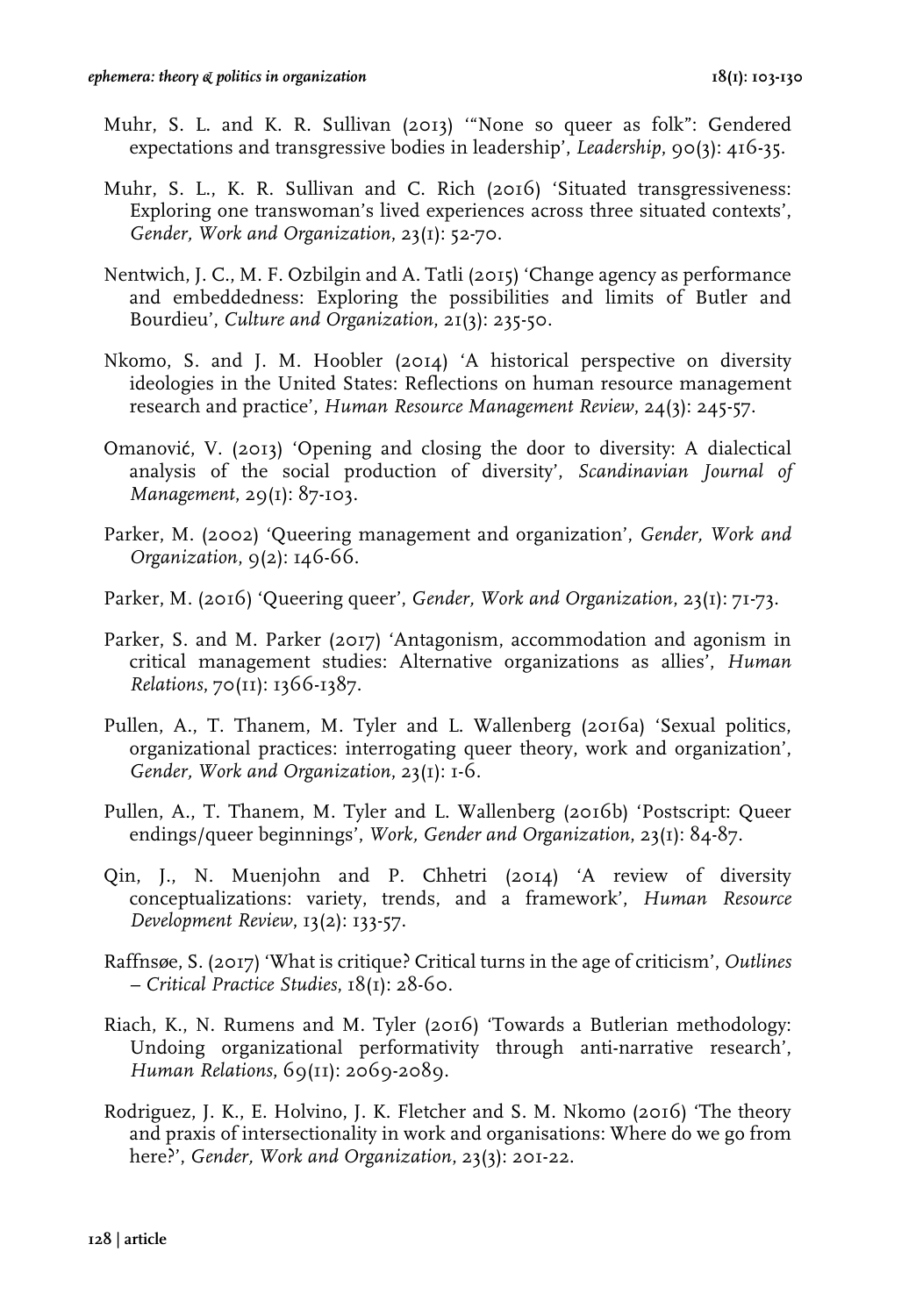- Schein, E. H. (2004) *Organizational culture and leadership*, 3rd edition. San Francisco: Jossey-Bass.
- Schwabenland, C. and F. Tomlinson (2015) 'Shadows and light: Diversity management as phantasmagoria', *Human Relations*, 68(12): 1913-36.
- Shore, L. M., A. E. Randel, B. G. Chung, M. A. Dean, K. H. Ehrhart and G. Singh (2011) 'Inclusion and diversity in work groups: A review and model for future research', *Journal of Management*, 37(4): 1262-89.
- Sedgwick, E. K. (2003). 'Paranoid Reading and Reparative Reading, or You're so Paranoid, You Probably Think This Essay Is About You'*. Touching Feeling: Affect, Pedagogy, Performativity*. Durham & London, Duke University Press.
- Spicer, A., M. Alvesson and D. Kärreman (2009) 'Critical performativity: The unfinished business of critical management studies', *Human Relations*, 62(4): 537-60.
- Spicer, A., M. Alvesson and D. Kärreman (2016) 'Extending critical performativity', *Human Relations*, 69(2): 225-49.
- Staunæs, D. (2016) 'Notes on inventive methodologies and affirmative critiques of an affective edu-future', *Research in Education*, 96(1): 62-70.
- Staunæs, D. and D. M. Søndergaard (2008a) 'Who is ready for the results? Reflections on the multivoicedness of useful research', *International Journal of Qualitative Studies in Education*, 21(1): 3-18.
- Staunæs, D. and D. M. Søndergaard (2008b) *Høns i hanegården: Køn og ledelse.* Aarhus: Aarhus University.
- Styhre, A. and U. Eriksson-Zetterquist (2008) 'Thinking the multiple in gender and diversity studies: examining the concept of intersectionality', *Gender in Management: An International Journal*, 23(8): 567-82.
- Trittin, H. and D. Schoenborn (2015) 'Diversity as polyphony: Reconceptualizing diversity management from a communication-centered perspective', *Journal of Business Ethics,* 144(2): 305-322).
- Wickert, C. and S. M. Schaefer (2014) 'Towards a progressive understanding of performativity in critical management studies', *Human Relations*, 68(1): 107-30.
- Widerberg, K. (2000) 'Gender and society', in H. Andersen and L. B. Kaspersen (eds.), *Classical and modern social theory*. Oxford: Blackwell Publishing.
- Williams, J. and S. Mavin (2014) 'Guest editorial: Progressing diversity in HRD theory and practice', *Human Resource Development Review*, 13(2): 127-32.
- Yanow, D. (2012) 'Organizational ethnography between toolbox and worldmaking', *Journal of Organizational Ethnography*,  $I(I)$ : 31-42.